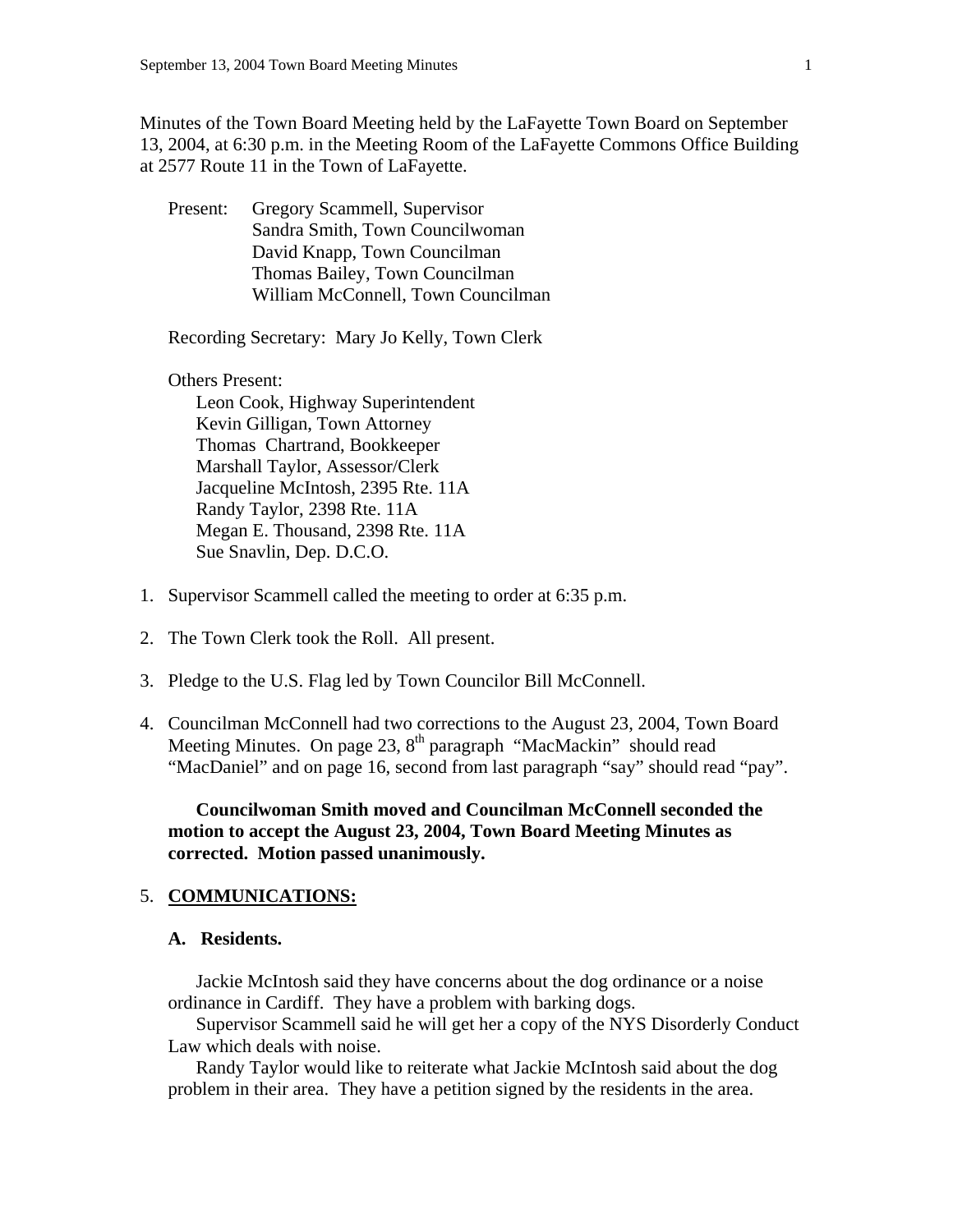Councilman Knapp asked if there is one specific house or dog they are talking about.

 Randy Taylor said there is one in particular they are talking about but since circulating the petition it has come to light that there might be 2 or 3 others.

Councilman McConnell asked him to read the petition.

Randy Taylor read the following:

 "We the undersigned resident homeowners in Cardiff, of the Town of LaFayette, N.Y., do swear that these affronts have occurred and are an ongoing nuisance and/or menace.

- 1) The outdoor pit-bull terriers kept at the rental property owned by Timothy Meyer (3597 State Rte. 215, Cortland, NY 13045-9440), at 2400 Rte. 11A, LaFayette, NY constantly bark and growl at all hours of the day and create a nuisance environment where sleep and peace of mind are impossible.
- 2) The pit-bull terriers at the rental property at 2400 Rte. 11A have charged, chased, and cornered in their vehicles, taxpaying homeowners of Cardiff. Residents are fearful of attack by these aggressive pit-bulls.
- 3) A pit-bull terrier from the rental property owned by Timothy Meyer of Cortland, N.Y., entered the Taylor premises at 2398 Rte. 11A, on 9/2/04, and mauled to death the owners 5 year old household cat in front of the 10 year old son and his mother of 2398 Rte. 11A.

Therefore, we the undersigned resident petitioners, put forth this format demand;

 That Timothy Meyer of Cortland N.Y., owner of the rental property at 2400 Rte. 11A, be directed to remove all outdoor pit-bulls from his residence, currently occupied by Tamara Cook and Benjamin Kolbasook, or demand these same renters vacate the premises with the dogs, or the Town of LaFayette seize the dogs for violation(s) of Local Law 2-2002, and 2-2004, sections a, b, and c."

He submitted a copy of this petition for the record.

 Councilman McConnell asked if he had brought this issue up to anyone prior to tonight.

 Randy Taylor said they have been in constant contact with the Onondaga County Sheriff's Dept., the State Troopers and the Dog Control Officer. They have talked to Sue Snavlin constantly about this. She wants to be kept up-to-date.

Councilman McConnell asked if the law enforcement had cited the owners.

 Randy Taylor said they advised it was up to the Town of LaFayette and the Dog Control Officer said to call law enforcement. On page 2 of the Dog Ordinance it states the Town does have the authority to seize the dogs. In Section 4 it advises the dogs may be seized if they are in violation. The nuisance problems are the barking and when they are off their lines. There's a padlock on one of the dogs now to keep it on the line. There have been two incidents when his sister-in-law has come to visit and the dogs are up on the car so she can't get out.

Supervisor Scammell asked about how long ago this occurred.

Megan Thousand said 9/1/04.

Councilman McConnell asked if anyone responded to it.

Megan Thousand said she was on her cell phone and lost the signal.

Councilman McConnell asked if Sue Snavlin was called.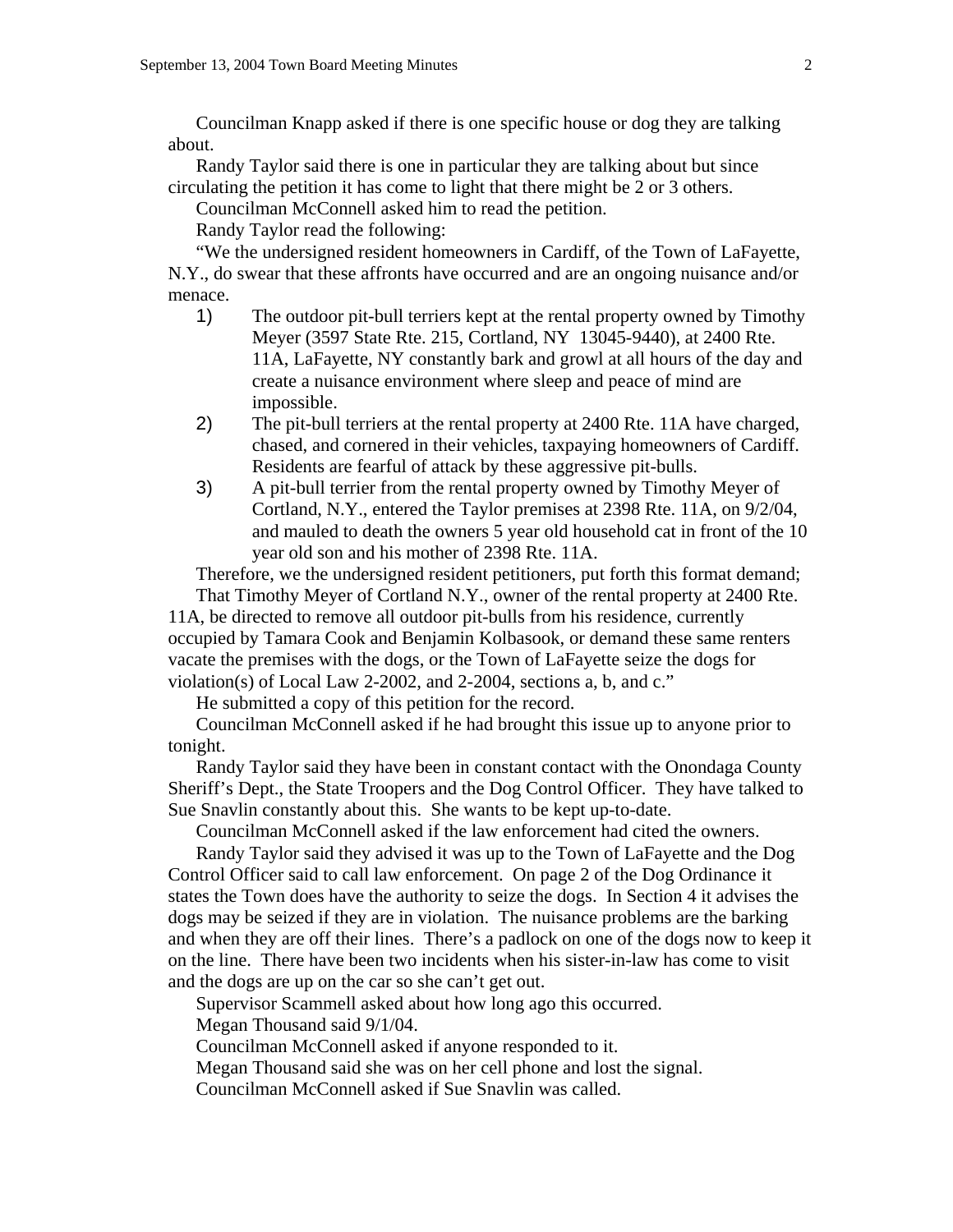Sue Snavlin said she was called after the fact. She was not called while it was happening.

Councilman McConnell asked if the owner is unresponsive.

 Randy Taylor said the dogs are right there and the owner won't quiet them down. Megan Thousand showed some pictures of the dogs to the Board.

 Councilman McConnell asked if the owners knew these resident's were coming to tonights meeting.

Megan Thousand said no.

 Councilman Knapp asked if when the dogs jumped on the car they were still on their chains.

Megan Thousand said no, they were loose.

 Randy Taylor said the smaller dog jumps out of his cage. In Section 4 of the local law a, b & c are all being violated. When they call Sue Snavlin it's not an immediate response as it's not an emergency. By the time Sue Snavlin attends to the situation, the dogs have quieted down and it's not an issue. Law enforcement isn't going to come right away for barking dogs. There are people who signed the petition who are just as adamant as he is about these dogs. Dave Diliello's daughter was chased by one of the dogs. One of the dogs killed his cat. Mr. Diliello is moving to Tully and he and his wife are considering doing the same thing. It's not enjoyable living in LaFayette anymore. The stress level is incredible.

 Megan Thousand said she has called the landlords and they do know about the dogs. Basically they say it isn't their problem.

Councilman McConnell asked what the residents response was to the cat.

 Megan Thousand said Ben (the owner) apologized but said here's money to go buy another cat.

 Randy Taylor said the owner is very defensive. That is a neighbor to neighbor issue and he's here to address the dogs. They are at a point where the stress level is really draining them. It still remains an issue. All the people who signed the petition are right behind them on this.

 Councilman McConnell asked how many people on the petition are neighboring property owners.

 Randy Taylor said they are all neighbors. He hasn't spoken to the rest of the neighbors yet. He is going to continue around the area with the petition.

Councilwoman Smith asked how long this has been going on.

Megan Thousand said it started prior to July  $6<sup>th</sup>$  but that is when she started documenting things.

 Randy Taylor said it's all hours of the day and night. The Sheriff's are noting the comings and goings at the home.

 Megan Thousand said there are 4 dogs all together. One of them is an indoor dog. He does get out once in awhile.

 Randy Taylor said he has been chased by two of them and one has chased his wife and the little girl across the road. He would like to know how and why this dog got placed with these people.

Councilwoman Smith asked if it was just the pit-bulls causing the problem.

 Randy Taylor said there are 3 of them. They are aggressive. The dog that is in their house isn't the issue. That one will defecate on his property but that is not the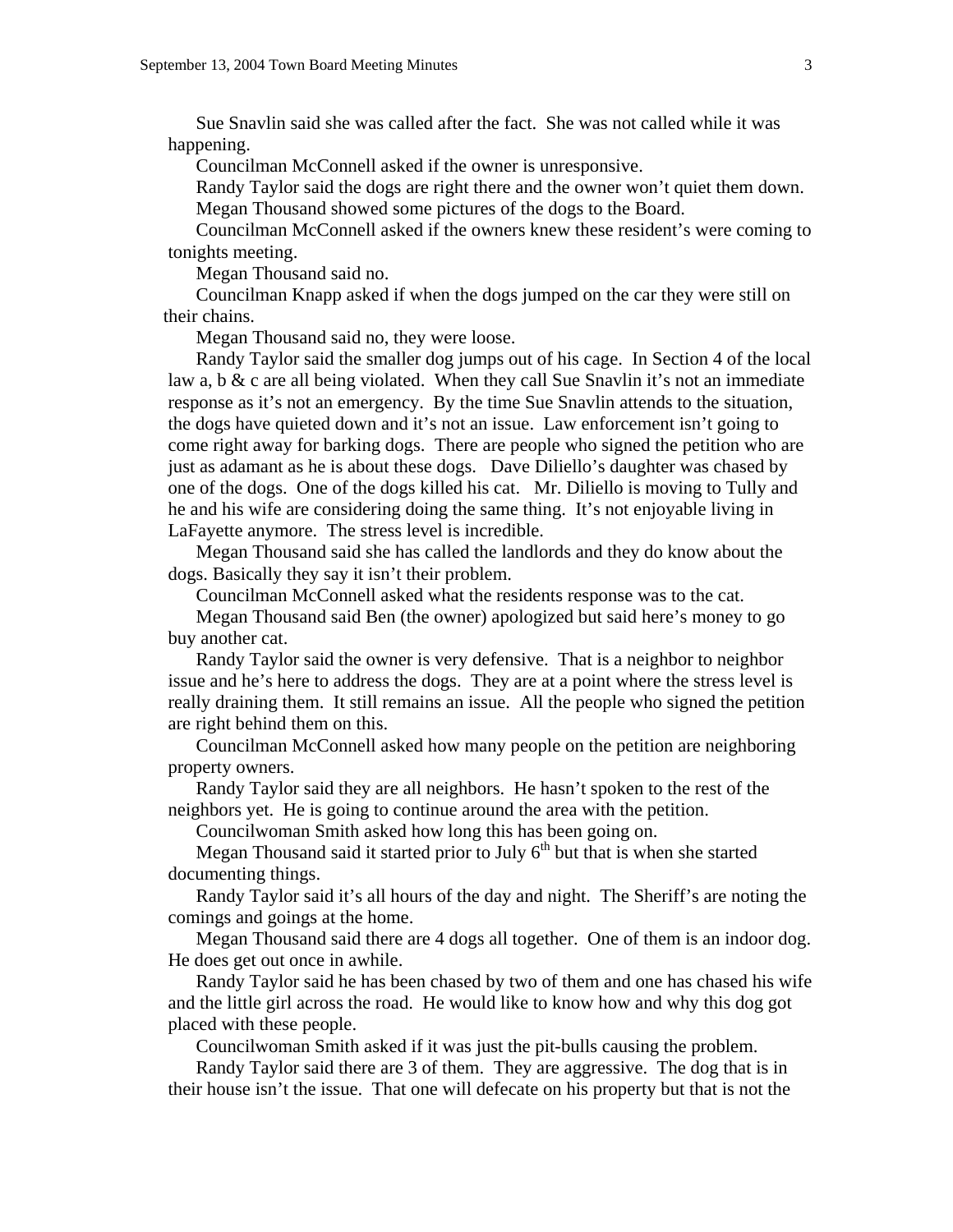issue they are here about. The canine officer from the Sheriff's Dept. agreed the brown and white dog is an aggressive dog.

Supervisor Scammell asked when the first incident took place.

Randy Taylor asked if he meant the first barking or chasing incident.

Megan Thousand said it was before July  $6<sup>th</sup>$ .

Supervisor Scammell noted it was earlier this year.

 Randy Taylor said trying to live civilly with their neighbor they asked the owners to please handle the problem.

Supervisor Scammell asked if they have always had the 4 dogs.

 Randy Taylor said they started with the one dog inside and then they got the other 3.

 Megan Thousand said they have always had 4 dogs. The brown and white one is fairly new as they lost one prior to getting it. It's the brown and white pit-bull that killed her cat.

 Randy Taylor said supposedly the owner said he rescues dogs from dog fighters wherever they may be. The only time these dogs are attended to is when the neighbors or Sue Snavlin make an issue of it and then they are left for days again with no attention.

Supervisor Scammell asked how often this occurs.

Randy Taylor said 1/3 of the time they are barking.

 Jackie McIntosh said she lives across the road and down from the home by a couple of houses and it's annoying to her.

 Megan Thousand said the owners like to sit in the driveway and have a lot of company late at night and the dogs bark every time someone comes or goes.

 Randy Taylor said the constant coming and going for a 5 minute stay keeps the dogs barking. Jim Nakas is amazed that the 4 pit-bulls can be in a small postage stamp size yard.

 Jackie McIntosh said she has asked the owners to keep the dogs quiet and they don't care. She can have her windows closed and the stereo on and still hear them barking.

 Supervisor Scammell asked if the dogs had chased anyone other than Randy Taylor.

 Megan Thousand said Randy's son got chased back into the house. A little girl across the street was chased. She has been chased and so has her sister-in-law.

 Randy Taylor said he can get a signed statement from Mr. Diliello if the Board would like one.

Supervisor Scammell asked when this happened.

Randy Taylor said sometime this summer.

Supervisor Scammell asked if the dogs are O.K. around the kids.

 Megan Thousand said they bark and seem to want some kind of interaction. She doesn't let her son go over there anymore because she worries about the dogs getting loose. She saw what the one dog can do when it attacked her cat.

 Randy Taylor said the owners assured them the dogs won't attack children. He is pretty sure the dogs wouldn't attack the owners children but he can't guarantee the same for other people's children. When the dog is chasing you, you get a little upset.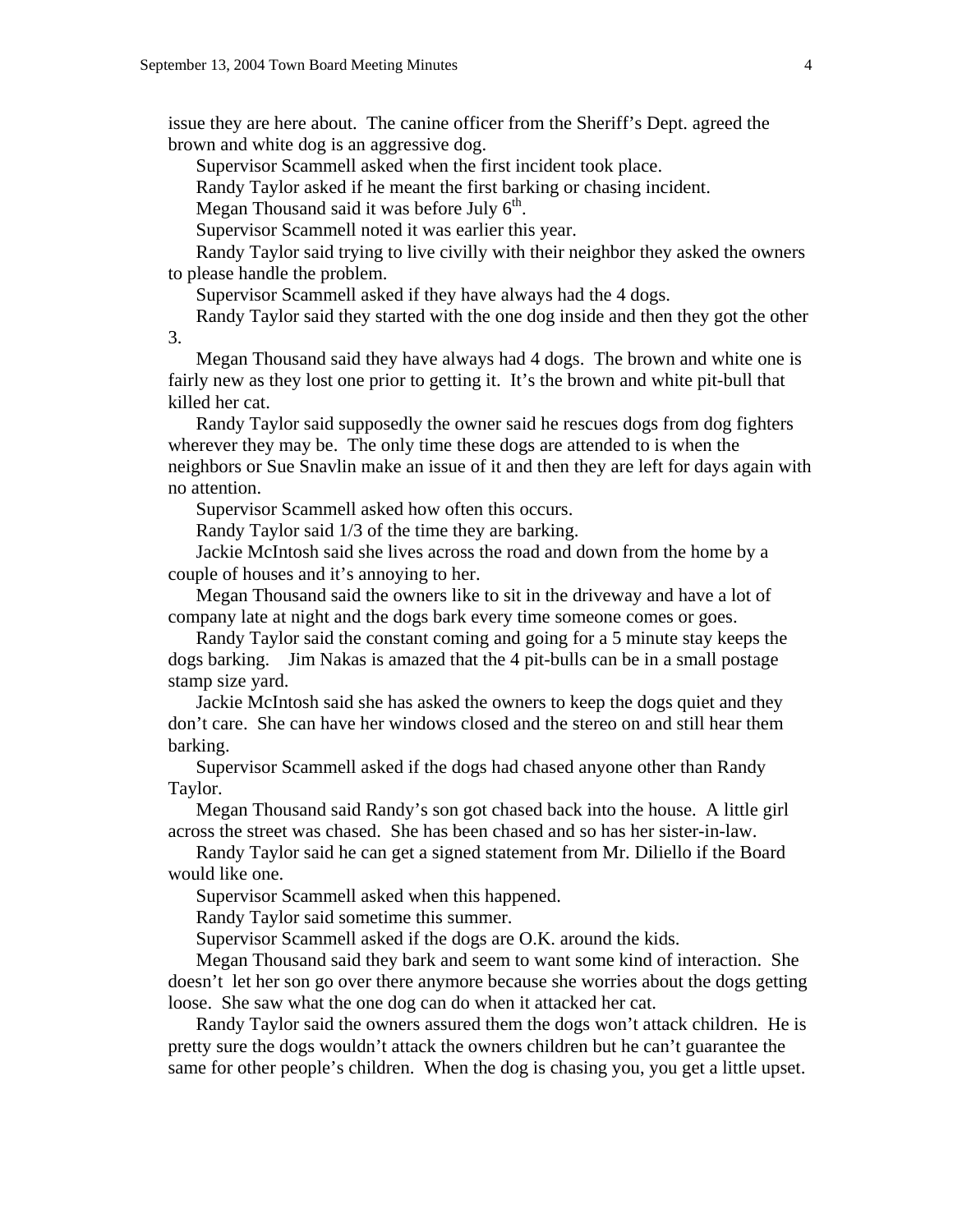Supervisor Scammell is very sorry about their cat. He asked Megan to explain what happened.

 Megan Thousand said her cat was on the porch. Her son screamed "Mom, the dog has the cat". She ran out. The dog was on the porch shaking the cats head. It was very scary for everyone. She yelled to the neighbors to please get their dog as it was killing her cat. It dropped the cat once. She grabbed a broom but the dog got the cat again and it broke her cat in half. She isn't sure who grabbed the dog. The cat was still alive and she wrapped a towel around it. The owner's daughter called the owner. Megan called the vet and went out to the car with the cat. Ben (the owner) pulled out money to pay for the vet bills. She said she didn't want to talk to him then as she needed to get to the vet.

 Randy Taylor said this was just before he got home. The neighbor never told him Megan was at the vet's. They aren't caring neighbors like the rest of the neighbors in the area are. They are upset citizens. The peace and quiet in Cardiff is gone. Every time Sue Snavlin comes over, you get their best behavior. The rest of the time the residents are living there it's not that same behavior.

Supervisor Scammell asked Sue Snavlin for any comments.

 Sue Snavlin said other than Randy Taylor and Megan Thousand, no one has ever called her. She asked Jackie McIntosh if she had ever called.

Jackie McIntosh said no. She wears a headset now when she is outside.

 Sue Snavlin said she has spoken to David Diliello who is moving to Tully because his mother died. He wasn't too disturbed about the dog situation. She takes offense to people signing a petition who haven't called her. There is a process to be followed. If you feel the dogs are dangerous or are a nuisance, you must file a complaint and go through the court. All she does is go over when she is called to see what the problem is.

 Councilman McConnell said according to the ordinance, Sue Snavlin does have the power to cite the owners.

Sue Snavlin said regarding the barking, they haven't barked when she is there.

 Randy Taylor said he challenges this as when she came the first couple of times they barked the minute she pulled in the driveway.

 Sue Snavlin said it's hard to say. Even her dog would bark if someone pulled in the driveway. The issue of the cat she discussed with Megan. At the risk of causing a major argument, she knows the Sheriff's told them unfortunately dogs and pit-bulls will go after cats. She loves cats. No one wants this to happen. Randy Taylor talked to Jon Rogers at work and according to Jon Rogers the cat went over to the dog on its chain. There are some conflicting stories.

Megan Thousand said she was there and the cat didn't go over to the dog.

 Sue Snavlin said she is just repeating what Jon Rogers told her. Cat's are not protected under the town's ordinance. There's not much she can do about it when she spoke to the owners (Ben and Tamara) they were very upset about this. She has spoken to the landlord who told her they have lived there going on 2 years. It's only been the last couple of months that she knows of that there's been a problem. Every time they call her, she goes over.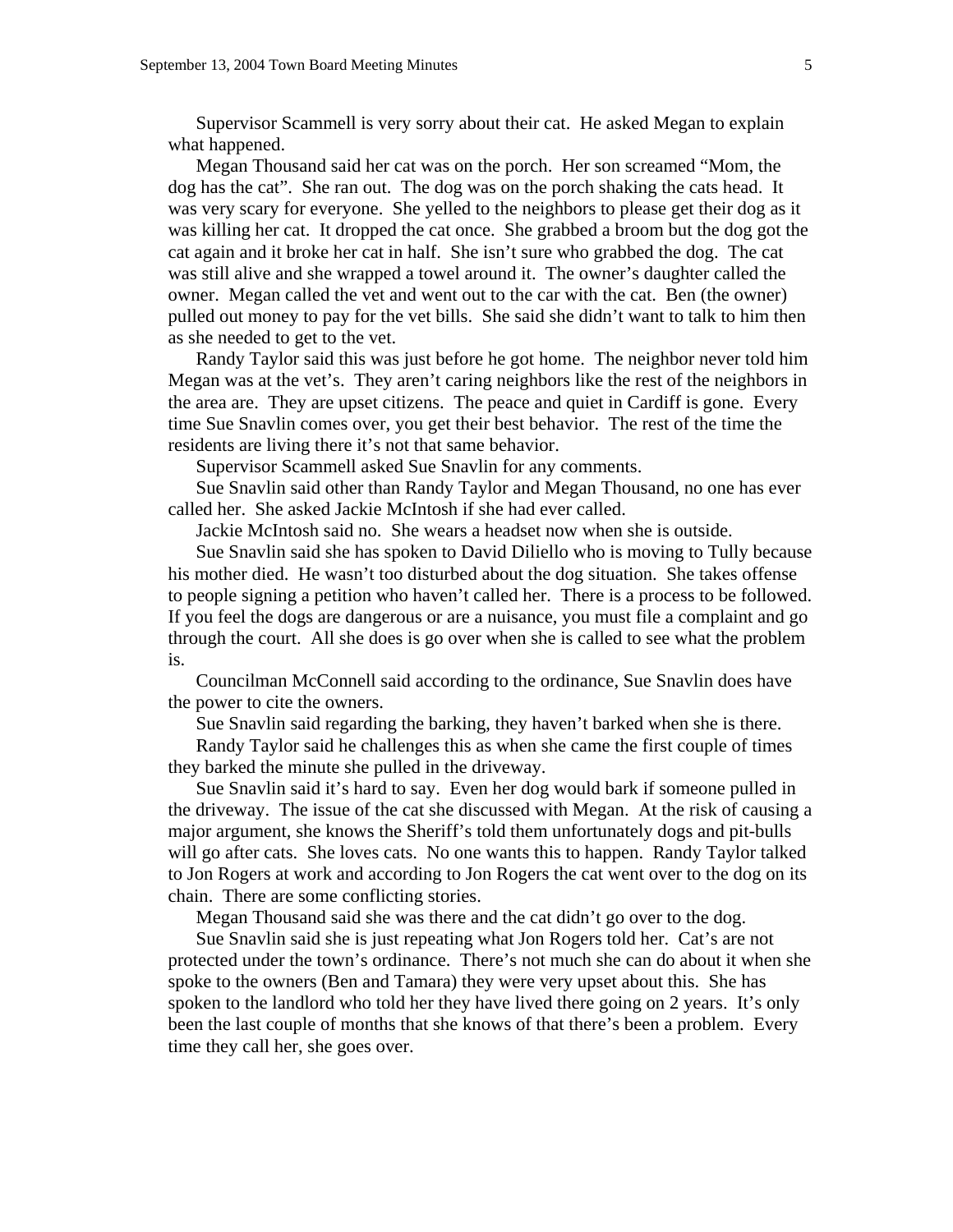Megan Thousand said she tried to call Sue Snavlin and there was no answer so she left a message when the cat was killed. She also called Supervisor Scammell and left a message on his phone.

 Sue Snavlin said Jim Nakas could have called her. Jackie McIntosh could have called her. She always comes when she is called. Everyone has a process they must work through. You can't just go take the dogs away. The owners have moved the kennel and chained the dogs. They have a shared driveway and Megan and Randy are going to hear the dogs because they live so close.

 Jackie McIntosh said she lives down the road. The noise from these people has been going on. She has called law enforcement.

Sue Snavlin said the issue we are dealing with right now is the dogs.

 Jackie McIntosh said at 11:00 p.m. on a Sunday night she would like to be able to sleep.

 Sue Snavlin said that is O.K. but this has nothing to do with go-karts or loud music.

Megan Thousand said she has called Sue at night before.

Sue Snavlin asked them if she has ever refused to come over.

Randy Taylor said she comes a day or two later.

 Megan Thousand said she doesn't know what the answer is. They leave messages.

 Jackie McIntosh said now that she is aware there's a number she can call, she will be making calls.

 Sue Snavlin said over the weekend she had 6 calls day and night. She is doing her best to solve this. She doesn't think it's fair to talk about the go-karts when the neighbors have 4-wheelers which probably make the dogs bark too.

 Randy Taylor said Sue can come live in his house for a week and see if she feels the same way at the end of the week.

 Sue Snavlin said she has to be fair to everyone. She is hearing two conflicting behaviors.

 Randy Taylor said he doesn't understand the conflicting stories. Their cat would never go over to an aggressive dog.

 Megan Thousand said as far as Sue's statement that she is doing everything to resolve this, they complained in the past about the barking dogs and when the owners lost one dog, Sue allowed them to adopt the brown and white one that killed her cat.

 Sue Snavlin said they adopted a pit-bull because they had one that got off its chain and totally disappeared. She had a pit-bull that was very quiet at the shelter. She hadn't had any phone calls for about  $1\frac{1}{2}$  months about barking dogs.

 Randy Taylor said this was during the time they were trying to talk to the owners themselves without calling someone all the time.

Councilman Bailey asked if all these dogs are licensed.

 Sue Snavlin said yes. One is a puppy. They all have their shots. People are nervous about pit-bulls. The puppy is fine. One of the dogs comes over and puts its head on her lap.

 Supervisor Scammell said one of the dogs is in the house. The two dark pit-bulls are somewhat contained.

Randy Thomas said they have two tow-chains on them now.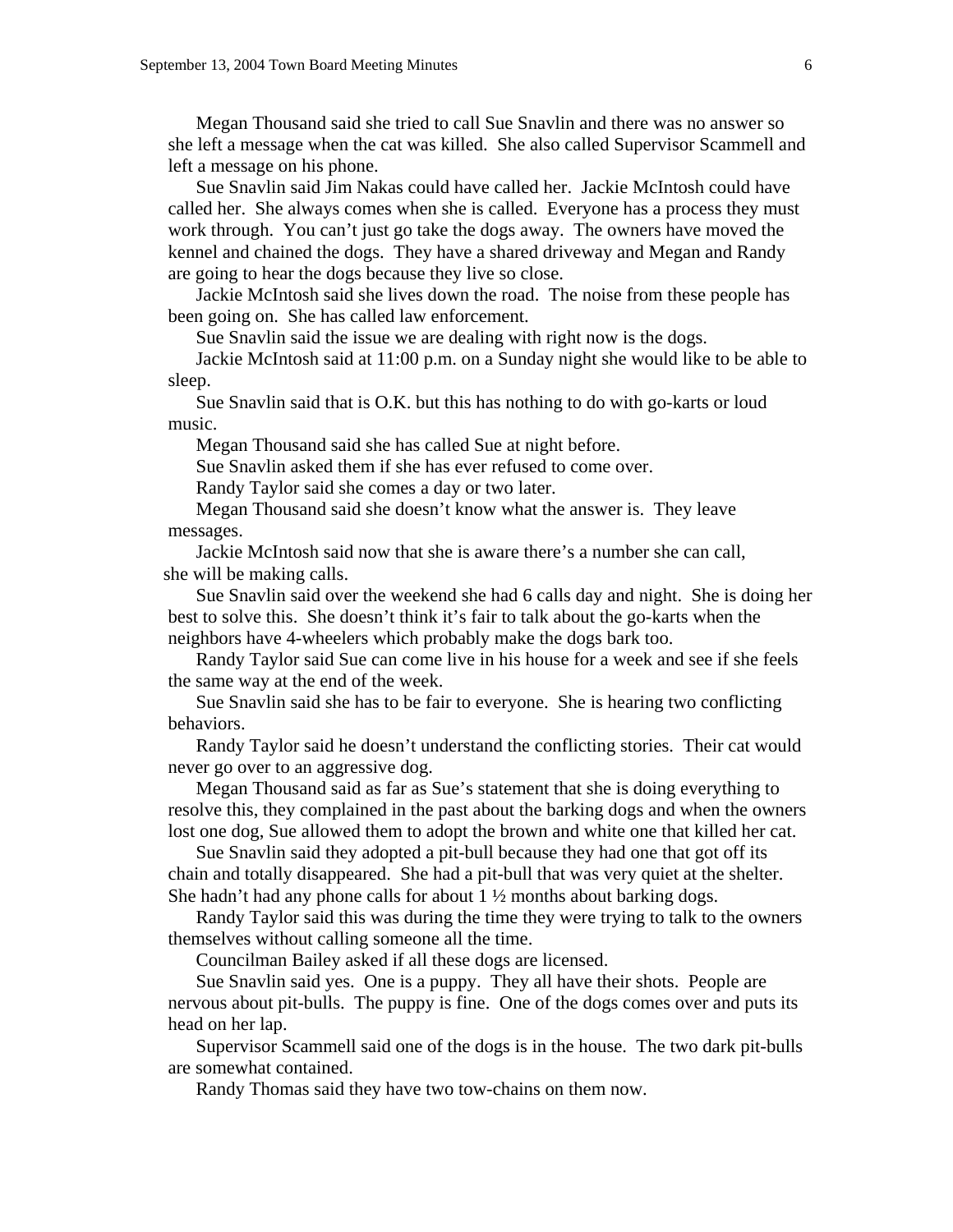Sue Snavlin said the owners are padlocking them now to assure they don't get loose.

 Councilman McConnell asked how Sue came across these people to have them adopt the dog.

Sue Snavlin said she's been down there before.

Councilman McConnell asked if it was for this reason.

Sue Snavlin said yes.

 Councilman McConnell asked Sue Snavlin if she felt this would be a good situation.

 Sue Snavlin said yes. They are very nice people. Every time she has asked them to do something, they have been more than willing to do it.

Councilman McConnell said he is hearing two different stories.

 Sue Snavlin said there are sometimes three. Not one of the people who signed the petition has ever called her.

 Supervisor Scammell said there's no complaint in the petition about Sue Snavlin as Deputy D.C.O. The complaint is about the dogs.

Sue Snavlin said she can't take care of the problem if no one calls her.

 Councilman McConnell asked if all the complaints to the authorities have been about the dogs or have there been other issues too.

Randy Taylor said they have been for the dogs only.

 Councilman McConnell asked if there have been any other issues they have complained about to the authorities.

Megan Thousand said yes.

 Councilman McConnell asked regarding the items on the petition, what does our dog ordinance enforce?

 Kevin Gilligan said the ordinance says it's unlawful for the dogs to be making noise that would disturb a reasonable person of normal sensitivity, cause damage or destruction to property, defecate on premises, chase or harass any person or habitually run along side a car. We have heard all of these issues here tonight.

Councilman Knapp asked what the proper procedure for enforcement would be.

 Councilman McConnell noted the Board changed the 15 minute time-frame this year.

Sue Snavlin asked if the ordinance states we can seize dogs.

 Kevin Gilligan said it states if you are going to seize a dog it must be pursuant to the Ag. & Markets Law.

 Councilman McConnell said the process needs to be defined. He does agree that something needs to be done.

 Sue Snavlin said the process, she believes, is to file the information and swear out a violation. Both parties come before the local court and it's up to the judge to make the determination. She believes you have to file a complaint with the court.

Kevin Gilligan said usually the Dog Control Officer can assist in this.

 Councilman McConnell asked if there is anything authorizing this Board to do anything.

Kevin Gilligan said no.

Megan Thousand said they need to know what to do.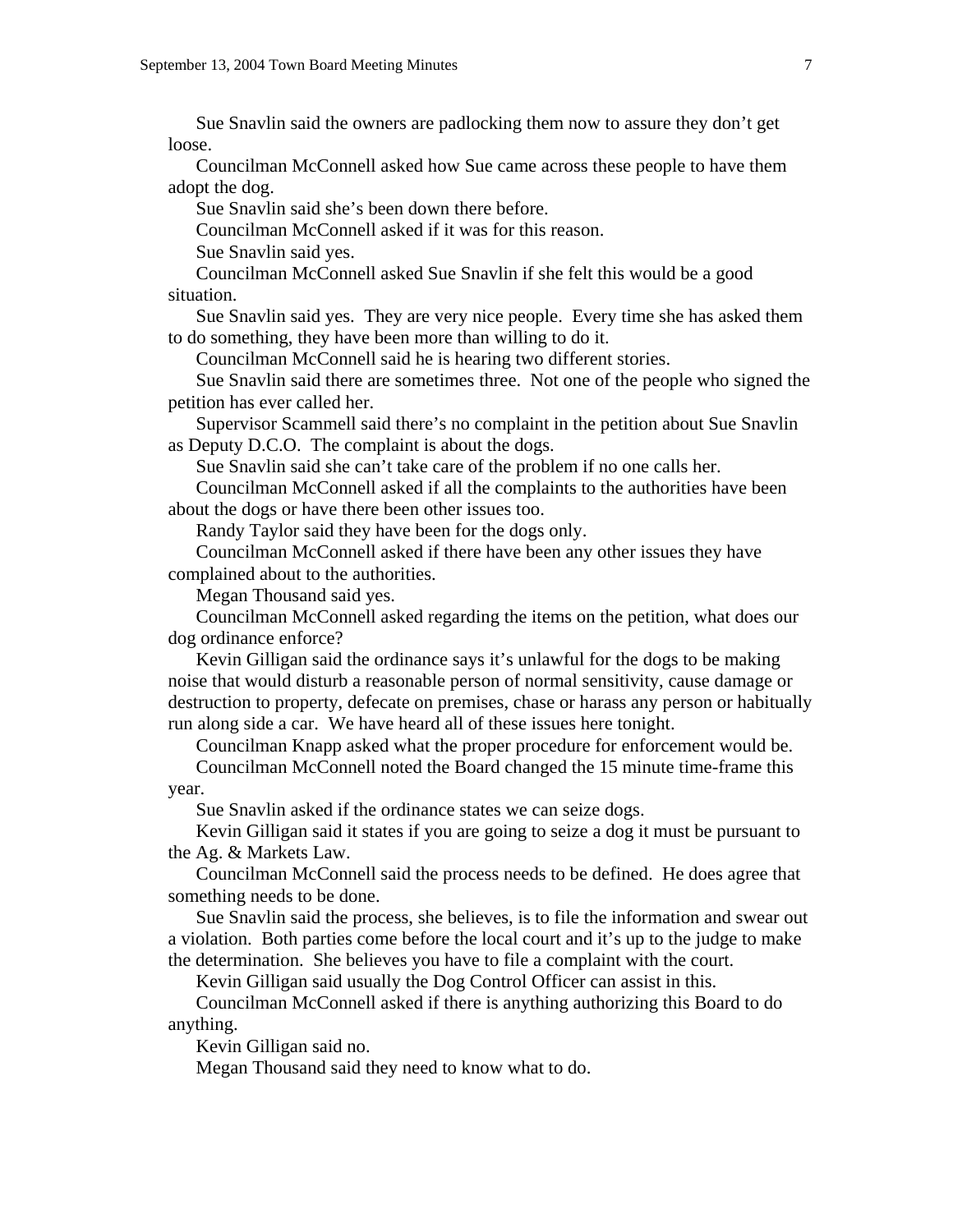Kevin Gilligan said Sue Snavlin can assist them in filing the complaint with the court. IF she witnesses the violation, Sue can file the complaint herself. If not, she can help them file it. This gets all parties involved before the judge who will make the determination.

Councilman McConnell said the law is stricter now and more enforceable.

 Sue Snavlin said she tried to explain to Megan and Randy that you cannot determine whether a dog is vicious or not without going through the court system.

 Councilman McConnell said he would disagree due to the behavior the dog displayed around the cat and its behavior around individuals. He would not want to have to worry about getting out of the car because of the dogs.

 Sue Snavlin said a few weeks ago Megan Thousand and Randy Taylor were at the owners house. Megan and Randy called her one night at midnight about a problem with the dogs and she went over there and there wasn't a sign of anyone around. She has to go by what she can see. She has to be careful too.

Megan Thousand said she can continue every single night to call Sue.

 Randy Taylor asked if they get 20 minutes of videotape of the dogs barking, would that work?

Supervisor Scammell said the court would make the determination.

Randy Taylor said law enforcement has told them to document everything.

 Supervisor Scammell said in filling out the complaint, the Dog Control Officer can assist them.

Kevin Gilligan said the Dog Control Officer should assist them.

Supervisor Scammell asked what happens then.

 Kevin Gilligan said it's filed with the court and the court issues a summons for the defendants to appear in court on a certain night.

 Randy Taylor asked if the issues they have discussed are violations of the law. Supervisor Scammell said it would be up to the court to decide.

 Kevin Gilligan said they will present their side of the matter and the defendants will present their side and the judge will make the determination.

 Randy Taylor said he has a problem with someone who his taxes pay their salary having an attitude. It gives him a bad taste in his mouth. The petition was to bring the violations to the Town's attention.

 Supervisor Scammell believes the petition would be part of the case they present to the court. This Board hears what they are saying but doesn't have any authority to make a determination in this matter.

Megan Thousand said they need to swear out a complaint with the judge.

 Councilman McConnell said the Board is now aware of this and there is a history that Sue Snavlin knows about. There's a process you need to work through either with the Dog Control Officer or on their own to swear out the complaint.

 Randy Taylor said by the time they call Sue, their wires have been snapped. By the time she gets there, it's not the same.

Megan Thousand said it's not the same as when she's up at 2:00 a.m.

Jackie McIntosh said they can start calling at 2:00 a.m.

 Sue Snavlin asked if she had ever been rude to either Randy or Megan when she came to their house.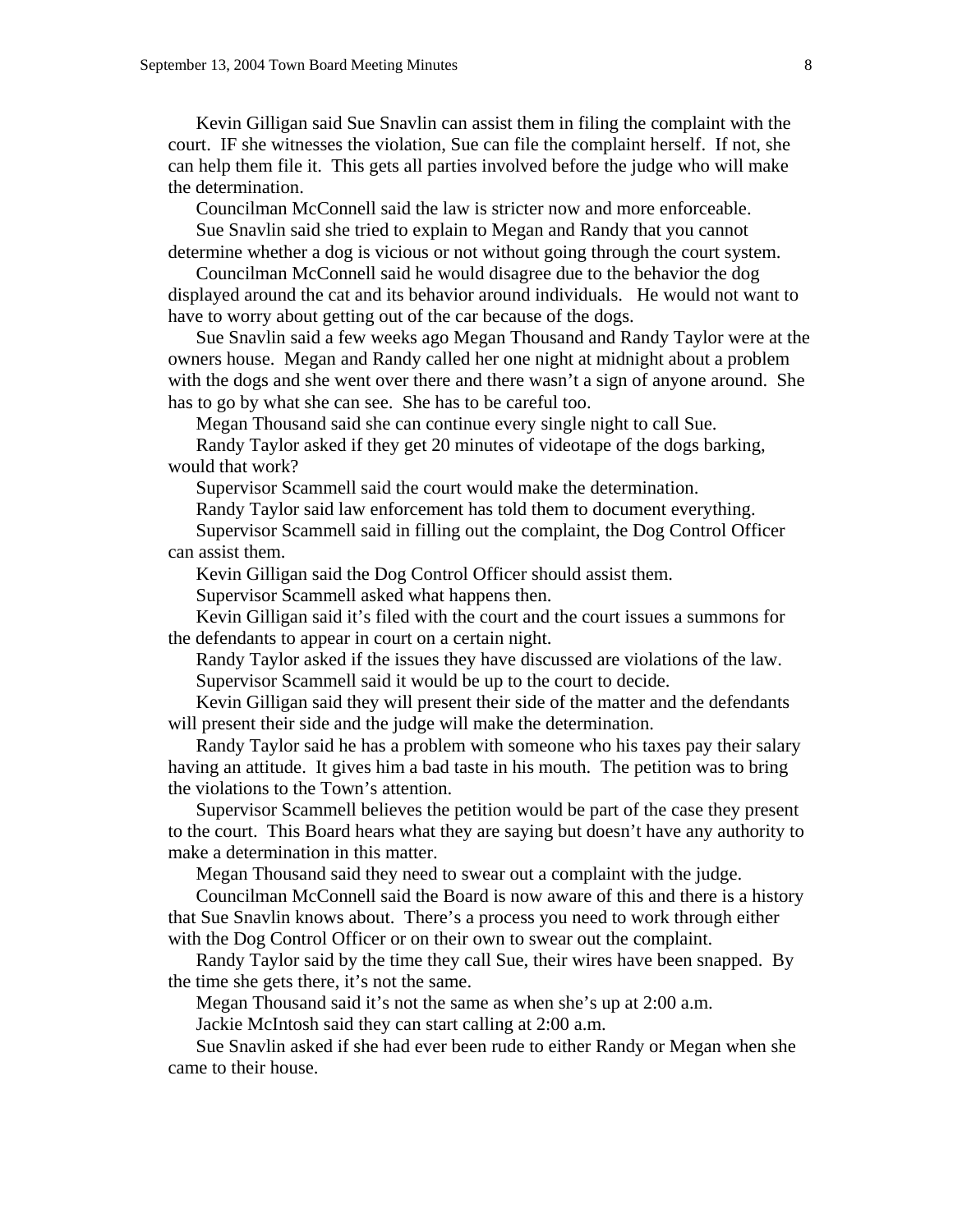Randy Taylor said there was one time when she came to the house and said "I don't want to call you a liar, but…"

Supervisor Scammell asked if Sue was comfortable working with them on this.

 Sue Snavlin said actually it might be better if Jon Rogers dealt with them. She never ignores phone calls and gets there as fast as she can. She has tried but guesses she is not communicating well.

 Randy Taylor said when they make the call, he doesn't expect Sue to be there right away. They are documenting everything like they are being told to do.

Supervisor Scammell asked if there needs to be more calls.

 Kevin Gilligan said it can help if you have evidence of the logs of when you make calls to the police dept. He would suggest the people who signed the petition come with them to speak when they go to court.

Supervisor Scammell isn't sure where we are going with ongoing calls.

Randy Taylor said they want documentation from the town that they are calling.

 Megan Thousand said they have a non-emergency number they can call for the Sheriff's Dept.

 Supervisor Scammell said it's not a question of whether the police will come out but that the call is documented.

 Kevin Gilligan said they will need to get the logs of their calls. This goes in with the rest of their evidence.

 Megan Thousand said her son now has to wait for the bus on the porch. She doesn't want it to get to the point where someone gets hurt before something is done. She doesn't think the family was researched enough before allowing them to adopt this dog.

 Supervisor Scammell asked if they must work with the D.C.O. on this. Kevin Gilligan said no.

 Supervisor Scammell said he is concerned as Jon Rogers is working a lot of hours.

 Randy Taylor asked why we have dog control in LaFayette if nothing can be done to control dogs.

 Councilman McConnell said we do have very capable people in these positions. Jon Rogers is resigning because of his work hours. He has worked personally with Sue Snavlin before and she's very capable. Because Sue has recused herself, he would recommend they come directly to the court and file their complaint.

Supervisor Scammell asked if there is a form which needs to be filled out.

 Sue Snavlin said there is an information sheet which must be filled out. She believes the complaint must be sworn before the judge.

 Councilman Bailey said you need a Voluntary Affidavit. If you were to call Capt. Bronstad's Office, he can get you the necessary form. Just tell them you need a CHAIRS Incident Report prepared. Most of the Sheriff's carry Voluntary Affidavits with them. Under the penalty of perjury, you swear everything you wrote you have witnessed. You, as the complainant, would file the information.

 Councilman McConnell said they also have to stop into the court to get on the docket.

 Megan Thousand asked what the first step is. She was advised to first file the complaint with the Court Clerk and second talk to Capt. Bronstad about a CHAIRS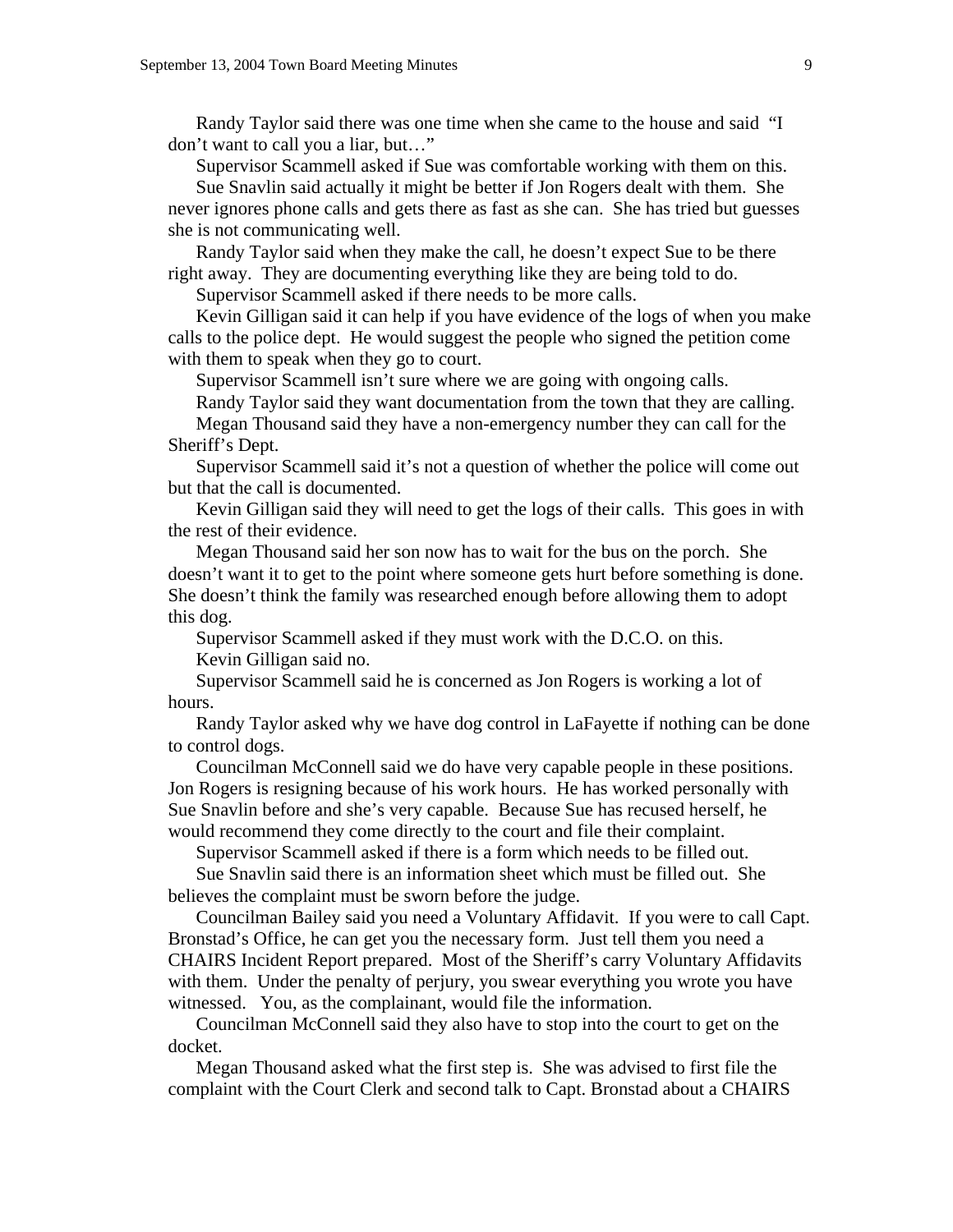Incident Report documented by a Deputy Sheriff. The affidavit would be prepared by the complainants.

 Supervisor Scammell said you don't want to go to court first. You get in touch with Capt. Bronstad first.

 Councilman Bailey said when you are talking with the Sheriff's Dept., you can ask them for some affidavits.

Randy Taylor said then they submit this information to the Court Clerk.

 Sue Snavlin said she is not refusing to help. If Megan would like her to help her, she can give her a call.

Megan Thousand said if she has any questions, she will call Sue.

 Sue Snavlin said she can tell Megan the process. She will call Maureen Perrin tomorrow to get the steps down for the appropriate way to go.

# **B. Onondaga County Department of Emergency Management: Damage Assessment Report.**

"We are compiling a Damage Assessment Report to ascertain the Impact on the County and to submit to the NYS Emergency Management Office regarding the above event for possible Disaster reimbursement…"

Supervisor Scammell said he will pass this on to Leon Cook.

Councilman Bailey asked if we are seeking any reimbursement.

 Leon Cook said we aren't that far yet. On Walburger Rd. they will have to do some work on the creek where it dammed up. Emergency Management went down there Friday to do an assessment of it. Emergency Management called this morning to get the population of the Town of LaFayette.

 Councilman Knapp asked if we can clear the dam out without permission. Leon Cook said once he gets permission from the DEC they can clear it out. Supervisor Scammell asked how far away the dam is.

 Leon Cook said it's up the creek about 150' or more. He said the water was going across Route 11 from Scammell Rd. the Monday of the storm. He had a guy in the office taking all the calls regarding problems from the storm. By the time he got up to Scammell Rd. from Palladino Rd.,, the water wasn't running across Route 11 any more. Tuesday he checked it out and saw where the water had washed out about 30' upstream and the guardrail was hanging in the air. He got in touch with the state DOT as it's a state road. They wanted to know if the Town could put some barricades up and the people could go out the other way on Scammell Rd. They are trying to get an emergency work order where they can go in there and do something. The equipment will have to be hired as they don't have any that have a long enough reach. They are hoping to have the plans finished by their engineer to replace the piping to solve this problem.

#### **C. Onondaga Nation: Native Dance Festival, 9.18.04.**

Supervisor Scammell noted this will beheld at the Onondaga Nation Arena.

**D. Onondaga County Department of Finance: Tax delinquent parcels auction. "**Enclosed is a list of delinquent tax parcels from your town scheduled for auction on October 26, 2004…"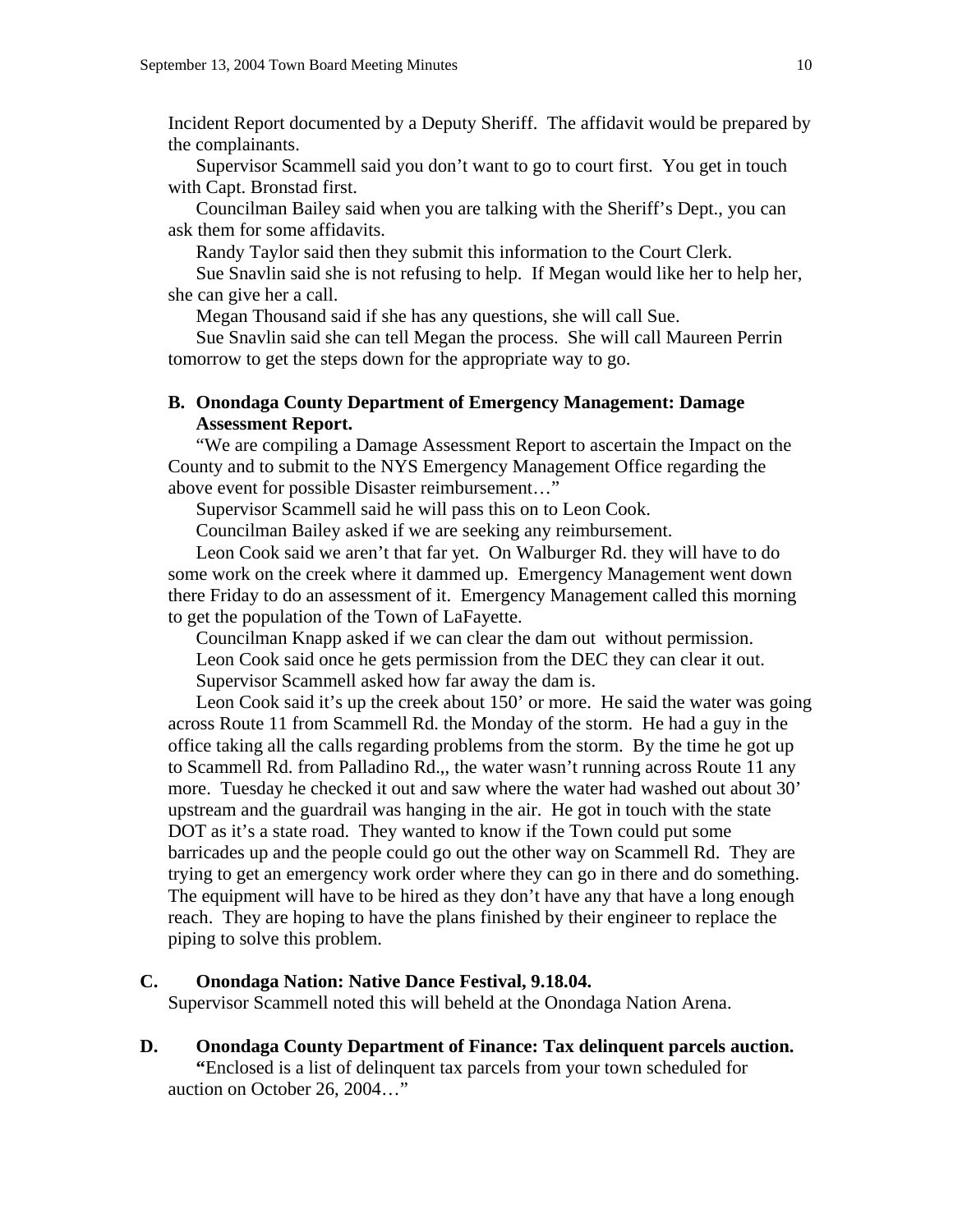Supervisor Scammell noted there are 10 of them.

Councilman Knapp asked if there was anything the Town was interested in.

 Supervisor Scammell said he didn't see anything. The Town could go and bid on any parcels they might be interested in.

Councilman Knapp noted the old Booher Lumber property is listed.

 Supervisor Scammell said it would allow for expansion of the fields at the park. He asked the Board to give some thought to this. He will do some research regarding the purchasing process.

 Kevin Gilligan said the Board might want to know about any environmental issues. He would be concerned if the DEC has any concerns about the property. Councilman McConnell believes it would be a nice addition to Stafford Park.

# **E. Onondaga County Legislature: 9.7.04 agenda.**

 "Providing continuous individual and family dental and health insurance benefits at County expense to those County officers and employees during their active military duty. Authorizing Onondaga County to pay the difference in pay between military pay and base county salary to County officers and employees while performing ordered military duty…"

Supervisor Scammell said this is a very nice thing to do.

### **F. NYS Assemblyman Jeff Brown: NYS budget "no" vote.**

 "Earlier this year, you wrote to me outlining your concerns related to the New York State budget. As you have undoubtedly heard, the State Assembly passed the budget on August 11, more than four months after it was due. I voted "no" on this budget, and I am writing to explain why. I support health care and education funding, and I support other important programs funded by this budget. But I believe that it's time someone stands up to the leadership in the Assembly and takes a stand – a stand against late budgets, a stand against three-men-in-a-room decision making, and a stand against the dysfunctional process we call 'state government' in New York. There is no school aid formula reform in this budget. There in no real Medicaid reform in this budget. There is no Empire Zone reform in this budget. There is no resolution of the DVE court decision in this budget. And most importantly, there is no budget reform in this budget…"

# **G. Onondaga County Planning Federation: Municipal membership dues, 2004- 2005.**

"…Annual dues remain at \$50.00 and are used to underwrite our annual municipal training program held in January of each year. Last year we had approximately 100 municipal officials attend and we provided training on a variety of topics, including comprehensive planning, community design, planning and zoning case law overview and updates and review of the referral process…"

Councilman McConnell asked who attends this.

 Supervisor Scammell said anyone from the Planning Board, Zoning Board of Appeals, etc.

Councilwoman Smith said anyone from the Town Board can attend too.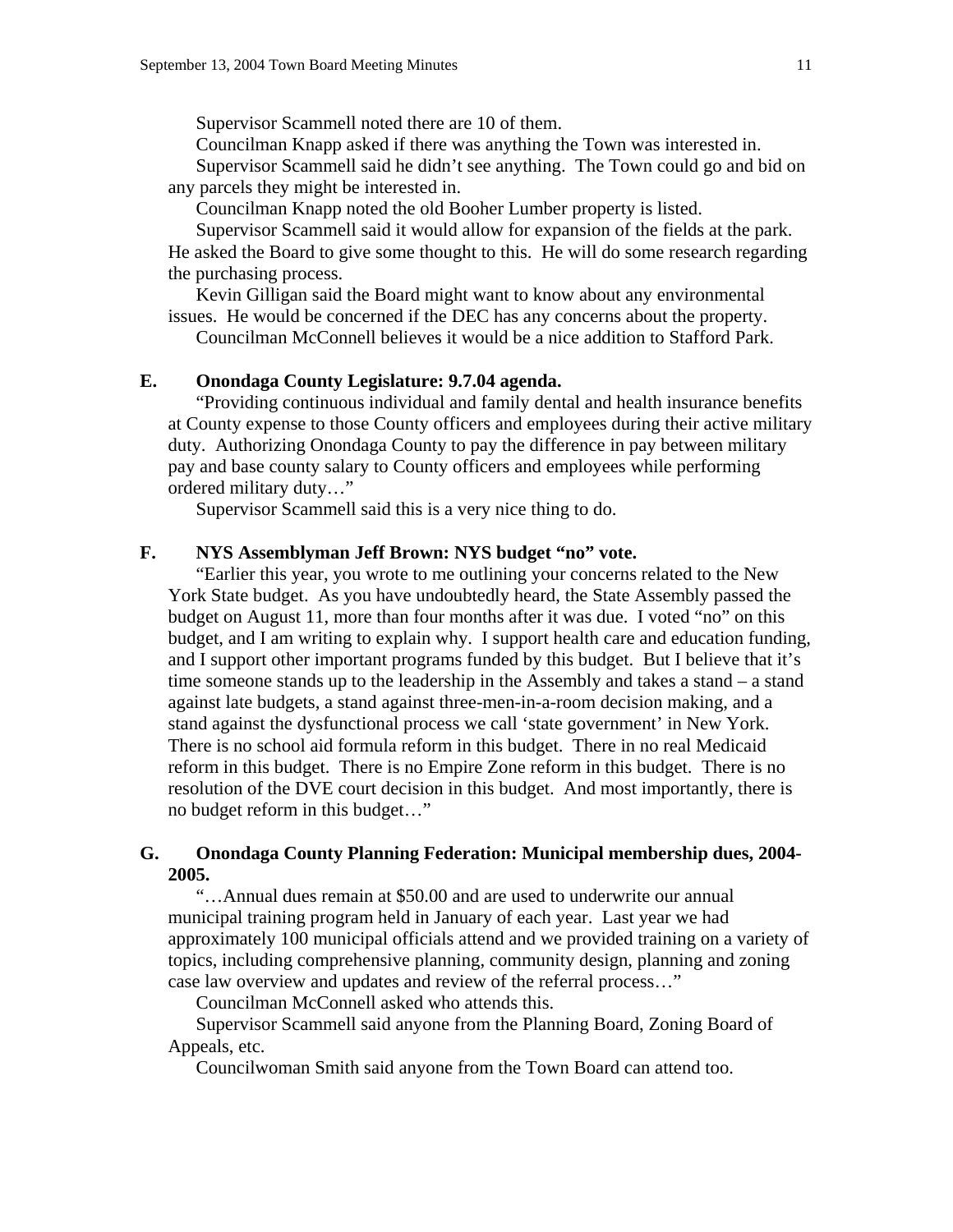Councilman Knapp said the new Planning Board Member and the Alternate Member should be advised of this.

# **H. Syracuse-Onondaga County Planning Agency: 2003 Residential building permit summary.**

"The number of permits issued has remained relatively stable for several years, in the 1100 to 1200 range. The towns of Cicero and Clay continue to receive the most residential growth with 239 and 171 permits respectively. Camillus, DeWitt, Lysander, Manlius, and Onondaga fall in the next range with 74 to 100 permits. Several rural towns show significant number of permits – 48 multifamily units and 67 total units in LaFayette, 40 single family permits in Pompey and 27 single family permits in Skaneateles. The City of Syracuse continues to suffer a net loss of dwelling units with 58 building permits, including 47 multifamily units, and demolitions of 299 units…"

Supervisor Scammell noted we led the charge in the smaller municipalities.

# **I. Syracuse Metropolitan Transportation Council: Bicycle & pedestrian trails.**

Supervisor Scammell asked if anyone was interested in the pedestrian or bicycle trail.

 Councilman Knapp said Optimist Club has talked about this for down-the-road. He will give them a copy of this.

## **J. Jamesville Fire Department: 2005 Fire Protection contract renegotiation.**

 "At this time the Jamesville Fire District would like to give this letter of notification as the intent to negotiate and renew the year of 2005 LaFayette Fire Protection Contract."

# **K. Syracuse Post-Standard: July unemployment.**

"The Syracuse area gained 1,400 jobs in July compared with the same month last year, but persistent losses in factory jobs kept the unemployment rate up….2,100 more private-sector jobs…700 fewer government jobs…The overall increase occurred despite the loss of 3,100 manufacturing jobs. Manufacturing was the only private-sector industry to lose jobs as factory employment hit a new low: 34,000…The national jobless rate was 5.7 percent…"

 Supervisor Scammell noted this is the first time in a long time we have been up there.

# **L. Other.**

 Sue Snavlin said regarding the dog matter discussed earlier, the landlord advised her that every tenant they've had has been driven out by Randy Taylor and Megan Thousand. Sue said she has been called after midnight and goes there. They advised law enforcement was called and she finds out they never were.

 **Councilmen Knapp moved and Bailey seconded the motion for the Town Board to go into Executive Session to discuss a matter of potential litigation and**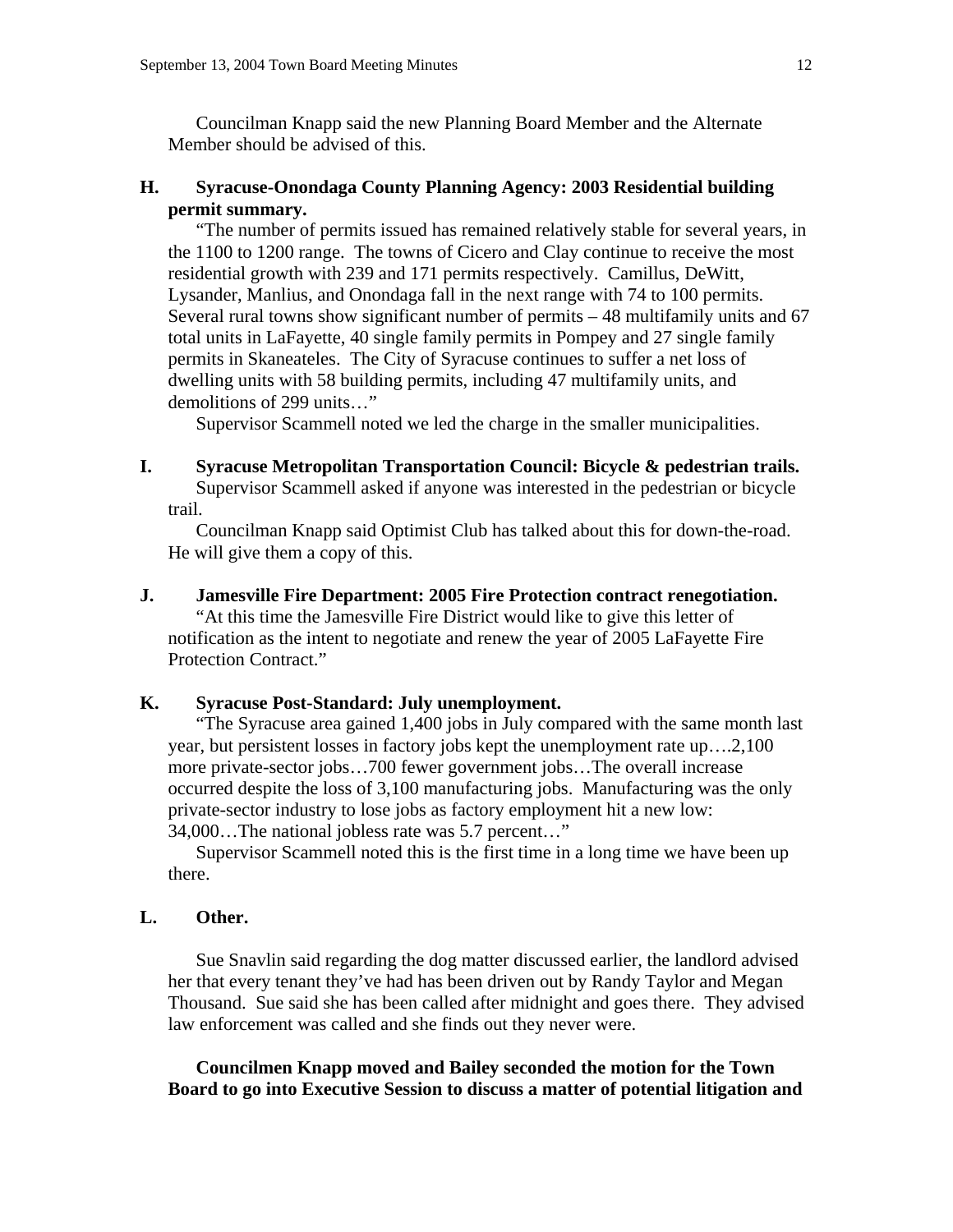# **to include the Highway Superintendent and Town Attorney. Motion passed unanimously.**

 The Town Board went into Executive Session at 8:03 p.m. and Supervisor Scammell called the Regular Town Board Meeting back to order at 8:51 p.m.

# 6. **SPECIAL REPORT.**

# 7. **REPORTS.**

- A. **Departmental** (4<sup>th</sup> Monday).
	- **1) Building & Zoning Code Enforcement: Ralph Lamson & Jack Sutton.**  • **Junk vehicle status (attached spreadsheet).** 
		- **a)Prioritized spreadsheet listing.**
		- **b) Route 91.**
		- **c) LaFayette Road, 1/2mile North of Route 20. Abandoned autos on east side.** 
			- **Other violations.**
		- **d) Apulia Road: Other trailer. Need property owner's information.**
	- **2) Dog Control: Jon Rogers, Sue Snavlin & Madeline Despres.**
	- **3) Highway Superintendent: Leon Cook.** 
		- **SPDES/MS4 Stormwater Phase II (see J. Dunkle list). Time & expense log.**
		- **Drumm Road turnaround.**
	- **4) Justice: Malcolm Knapp & Maureen Perrin.**
	- **5) Library Director: Scott Kushner.**
	- **6) Recreation Director: Regina Reinschmidt.**
	- **7) Town Clerk: Mary Jo Kelly.**
	- **8) Town Supervisor: Greg Scammell.** 
		- **Intermunicipal Cooperation & Consolidation.**
		- **2005 Budget (new) items for review (JFD capital plan, Bailey Park pavilion, Town Signs (Signage Systems quote)).**
- **B. Committee (2nd Monday).** 
	- **1) Communications & Technology**

# **a) Town Website alternatives (Keep home grown, Digital Towpath, other) and location alternatives (town server, PAETEC, other). Need costs.**

 Supervisor Scammell said Michael Forte has recommended purchasing a web server to be located at the Town Offices. It could be administered locally or from another site.

 Councilman Knapp asked if we could use one of the computers that we get rid of. Supervisor Scammell said he has talked to Marshall Taylor about this and it's a

possibility. Mike Forte is not going to want to do this forever.

 Councilman Knapp asked if we decide to do something different, would we still host it locally?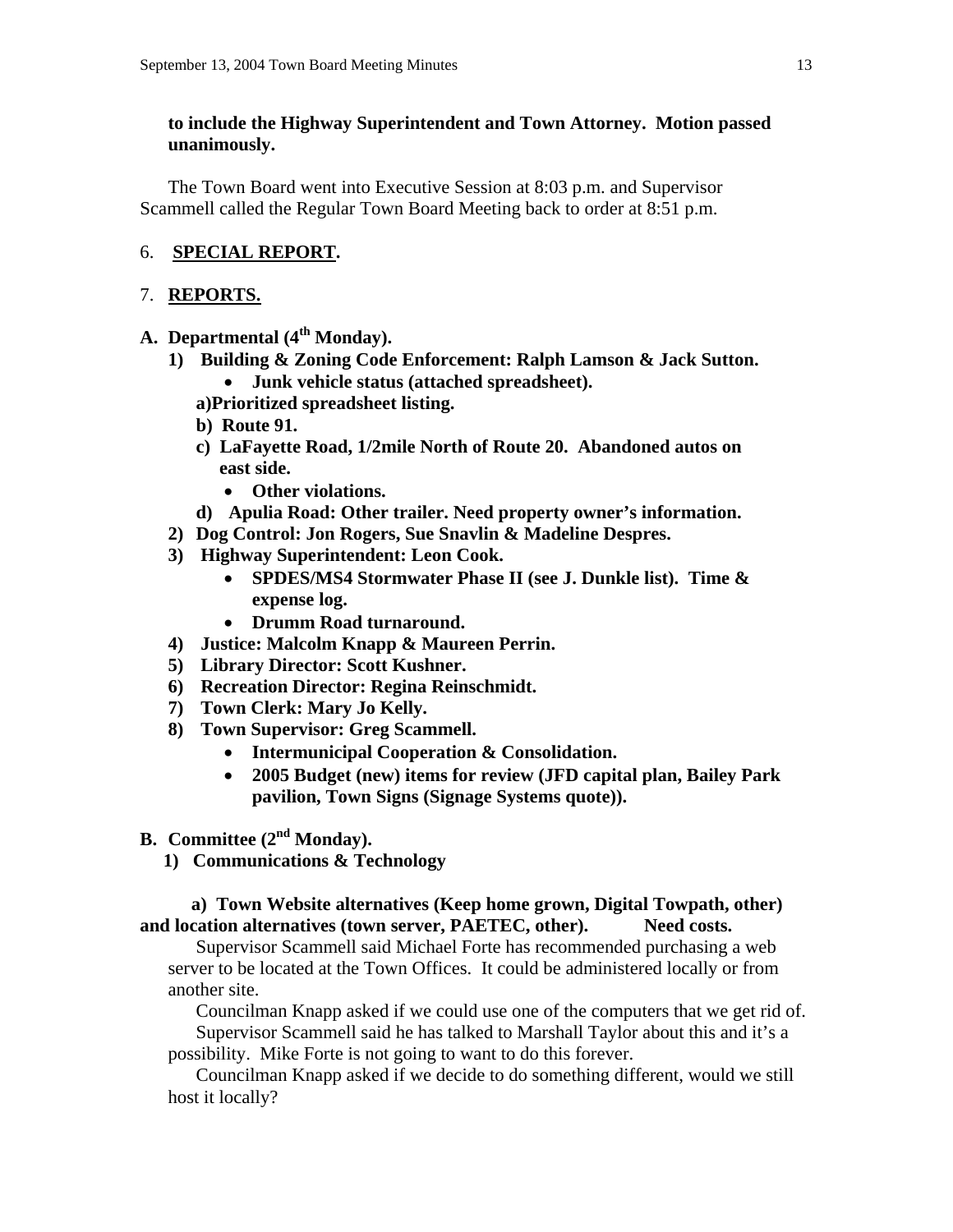Supervisor Scammell said Marshall Taylor would know this.

# **b) Email alternatives (Mike Forte – Kerio Mailserver 5.7.7 testing, AOL, PAETEC, other). Need costs & trial period/evaluations.**

#### **c) TOL web status (via email).**

## **2) Emergency Response.**

## **a) AEDs (Defibrillators).**

Councilman Bailey had nothing new to report.

#### **b) LFD house numbers mailing.**

Supervisor Scammell said we have the mailings at the Town Office. This mailing would be for the entire Town.

 The Board returned on the agenda to discuss the Gazotis property going up for back taxes.

 Councilman McConnell said there might be environmental issues but it's worth the question before it goes to auction. Is there a way to investigate it quick enough and work out a negotiable price?

Supervisor Scammell will research this matter prior to the auction.

The Board returned on the agenda to the mailing.

Supervisor Scammell noted the Fire Dept. will install the numbers.

 Councilman Knapp doesn't have a problem with paying for this or splitting the cost but wishes the Jamesville Fire District had been notified.

Supervisor Scammell will contact them to let them know this will be occurring.

 Councilman McConnell said we have a pending contract with the Jamesville Fire District. He asked if we are obligating ourselves to assist them if they choose to do this.

 Councilman Knapp said they won't because it's already being done by the LaFayette Fire Dept.

 Councilman McConnell believes Jamesville Fire. Dist. should be called about this.

 **Councilmen Knapp moved and Bailey seconded the motion to expend \$509.63 to cover the cost of the mailing. Motion passed unanimously.**

## **c) Fire Service Award amendment.**

"As you recall, the adoption of the change on a local level would likely require a mandatory referendum. As of this date, the bill has not yet been signed into law by the Governor. As stated in my memorandum dated July 21, 2004, Assemblyman Jeff Brown's office indicated that the Assembly staggered the laws it sent to the Governor for signature, and that there is no set time for this law to be sent. His office further indicated that they have until the end of the year to get the bill in front of the Governor. Since the Bill has not yet been signed into law, and in light of the timing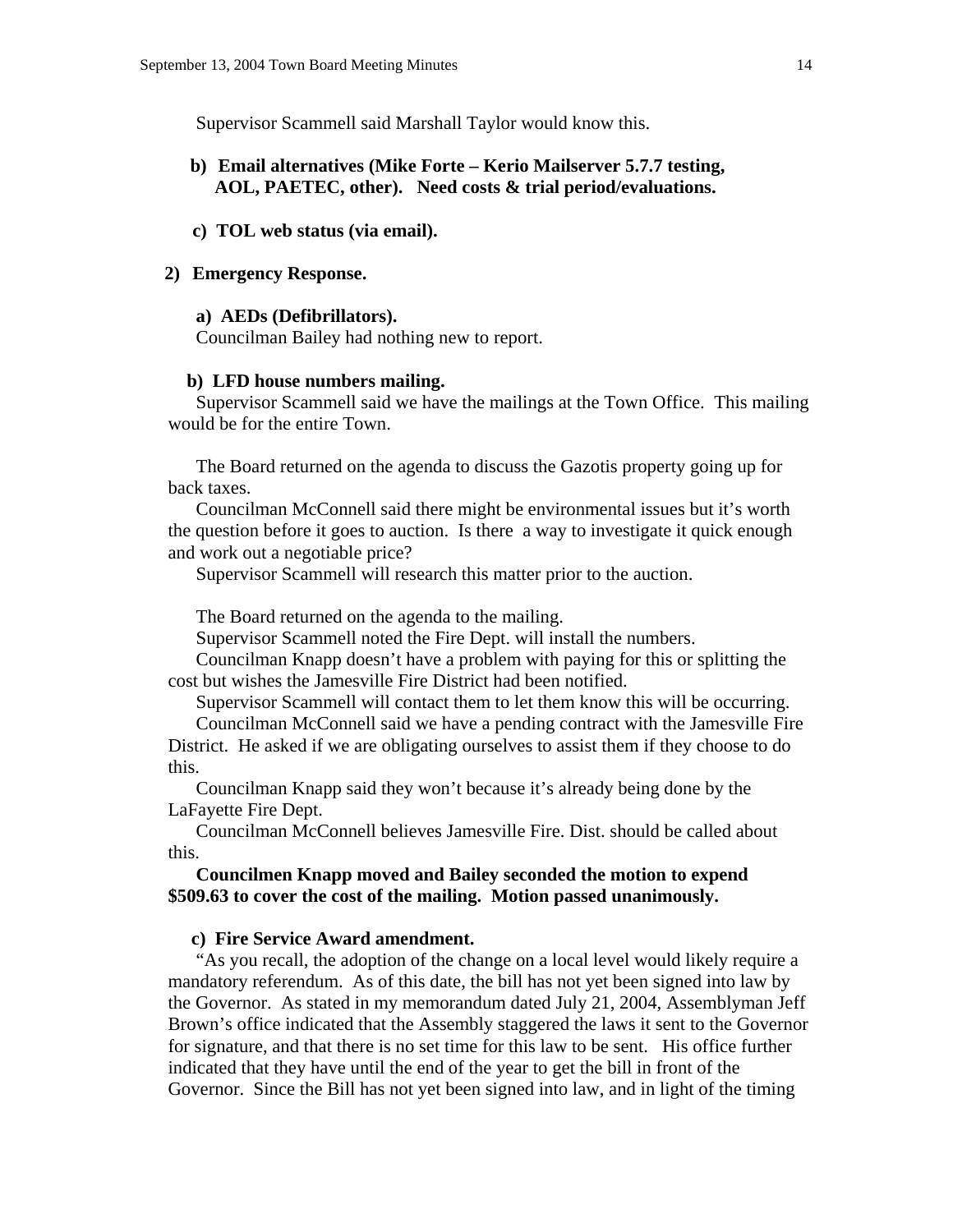requirements for conducting a mandatory referendum, it does not appear that a special election for this referendum may be conducted at the same time as the general election in November…"

 Councilman Knapp asked Kevin Gilligan if he would get notification if this goes through.

 Kevin Gilligan said no. It would have to be checked on every few months. Penflex might find something out.

This will be removed from the agenda until further notice.

# **4) Employee Policies & Benefits.**

# **5) Environmental & Conservation Advisory Board.**

• **Forest Tent Caterpillar & Gypsy Moth – Informational meeting to be scheduled, Feb., 2005.** 

Councilman Knapp asked Councilwoman Smith if they impacted the Ropes Course at all.

Councilwoman Smith said no.

# **6) Highway.**

# **7) Physical Plant.**

• **LaFayette Commons/Library: Leaking over library circulation desk. General contractor researching cause of leak. Clay Smith report. Resheet rock when complete.** 

Supervisor Scammell said he is still waiting to hear back from Clay Smith on this. The leak seems to have traveled.

- **LaFayette Commons/Library: Heat tape to be installed in valley over library entrance.**
- **LaFayette Community Center: Insulate or heat tape over the kitchen area to prevent ice buildup.**

# **8) Recreation & Youth.**

- **a) Bailey Park.** 
	- **Charcoal grills. Sources and prices.**

Councilman Knapp asked if this should be discussed at budget time as they won't be in time for this year anyway.

It was decided to discuss these items at budget time.

• **Pavilion (deferred until budget time).**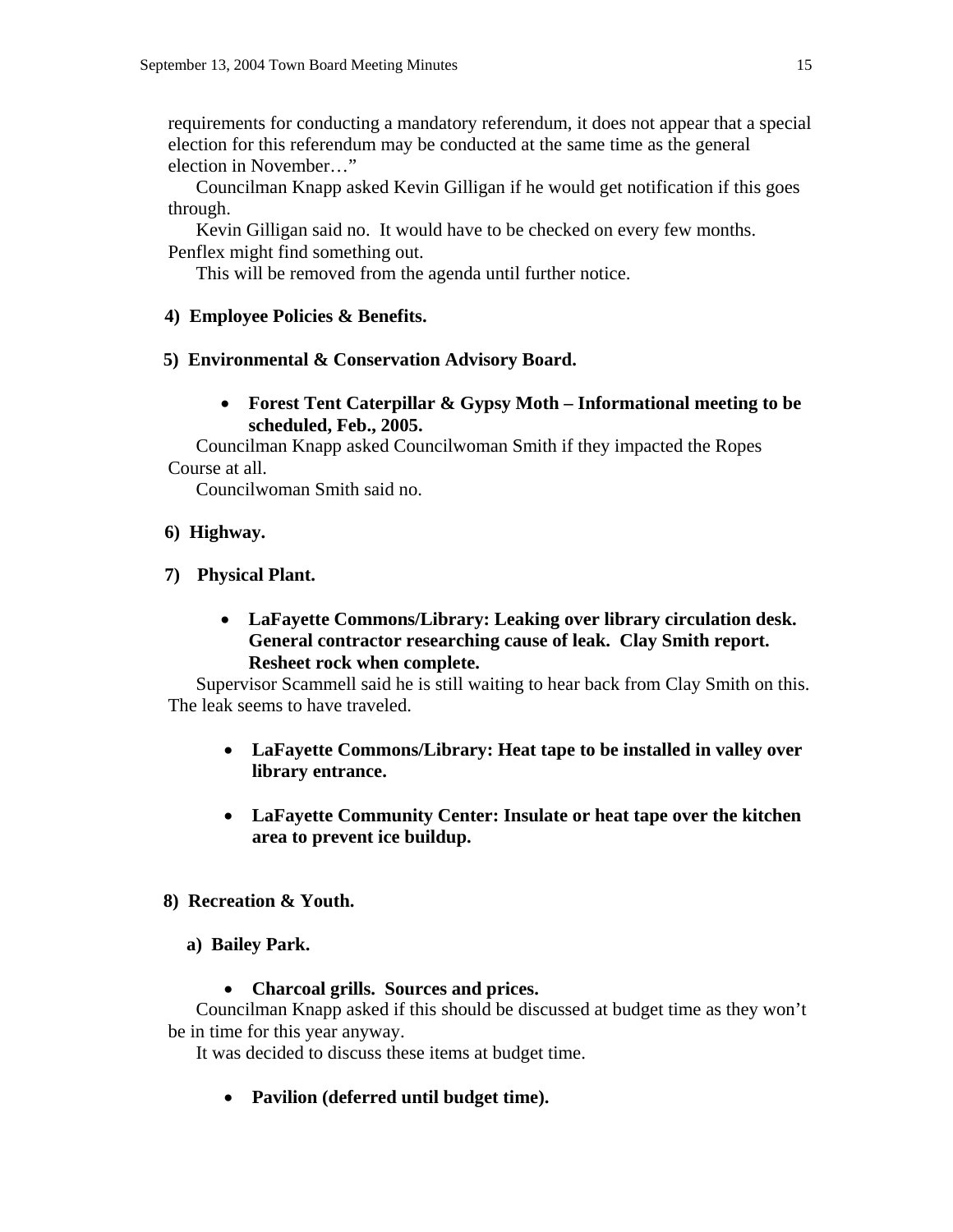# **b) LaFayette Beach.**

- **Plumbing.**
- **Survey/transfer LaFayette Beach from LCC to town.**
- **Options for limiting vandalism (lighting, etc.).**
- **Options for noise control from lacrosse box reinforced panels.**

# **c) Stafford Park.**

# • **Tennis court renovation.**

Kevin Gilligan said the contract is signed and he was able to expedite the Okie Court Systems, Inc. contract. He asked who the contractor should report to. Councilman Knapp asked if it must be someone on the Town Board. Councilman McConnell said he wouldn't mind taking on the responsibility. He has worked with John MacDaniel on this.

 **Councilmen McConnell moved and Knapp seconded the motion to authorize the supervisor to sign the contract with Okie Court System, Inc. Motion passed unanimously.** 

# • **Lacrosse facility – estimates, (re)location possibilities.**

Councilman McConnell said Jerry Marzo is still working on this. He should have facts on this for the next meeting.

**8) Safety.** 

Councilwoman Smith said they have a Safety Meeting tomorrow night.

- **9) Senior Transportation & Housing.** 
	- **Grant from Assemblyman Jeff Brown. Application in process.**

# **10) Service Awards.**

# • **PERMA Volunteer Firefighter questionnaire. Follow-up.**

 Councilman Knapp said it was a form asking questions about the insurance. Councilman McConnell said Jack Sutton came and got the form and is taking care of it.

# **11) SOTS & OCRRA Liaison.**

**12) Water.**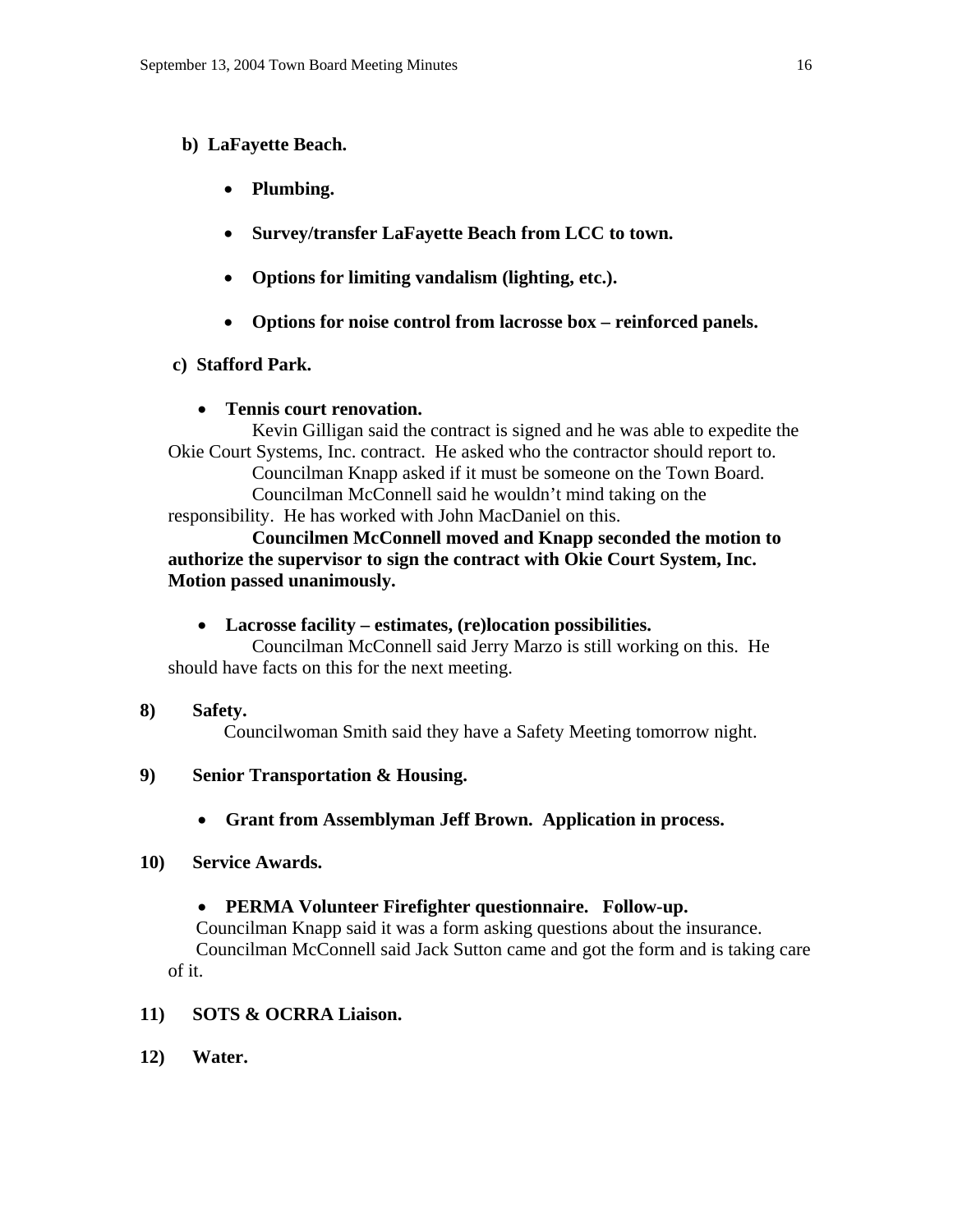- **U.S. Army Corps of Engineers/Jamesville Reservoir Preliminary Restoration Plan complete, seeking nonfederal (NYSDEC) sponsor for \$6M.**
- **Village of East Syracuse Water District.**
- **13) Zoning Review.** 
	- **a) Simple/small subdivision Guidelines Under Review.** 
		- **PB/ZBA/CEO/CCF input.**
		- **TB review.**
		- **Fee schedule.**
		- **NYS Comptroller's opinion (what constitutes a subdivision?).**

**b) Ad hoc committee for Review of Planning and Development processes (form letter complete).** 

- **c) Corridor Plan.**
- **d) Digitized zoning map.**

# 8. **LITIGATION & OTHER LEGAL MATTERS:**

# **A. People v. Claire Watson.**

# • **DeWitt Court, 9.21.04.**

 Supervisor Scammell said he has received a letter from Ag. & Markets. He and Steve Beggs have done a preliminary review of it.

Councilman Knapp asked what it said.

 Supervisor Scammell said it basically says there are things Ag. & Markets upheld and other areas that are questionable.

Councilman Knapp asked if they are asking for our response back.

 Supervisor Scammell said yes. In general, he believes it says that Ag. & Markets determined this is a farm and anything grown there would be O.K. and anything not grown would not be. He and Steve Beggs spent most of Friday morning talking about this. He is hopeful we will be able to put the entire thing behind us.

# **B. LaFayette Hotel/Mr. Muraco's project at the four corners & DEC septic approval (awaiting DEC response).**

 Supervisor Scammell said he and Councilman Knapp met with Dave Muraco, Kevin Lynch and Assemblyman Brown. He feels it was a productive meeting.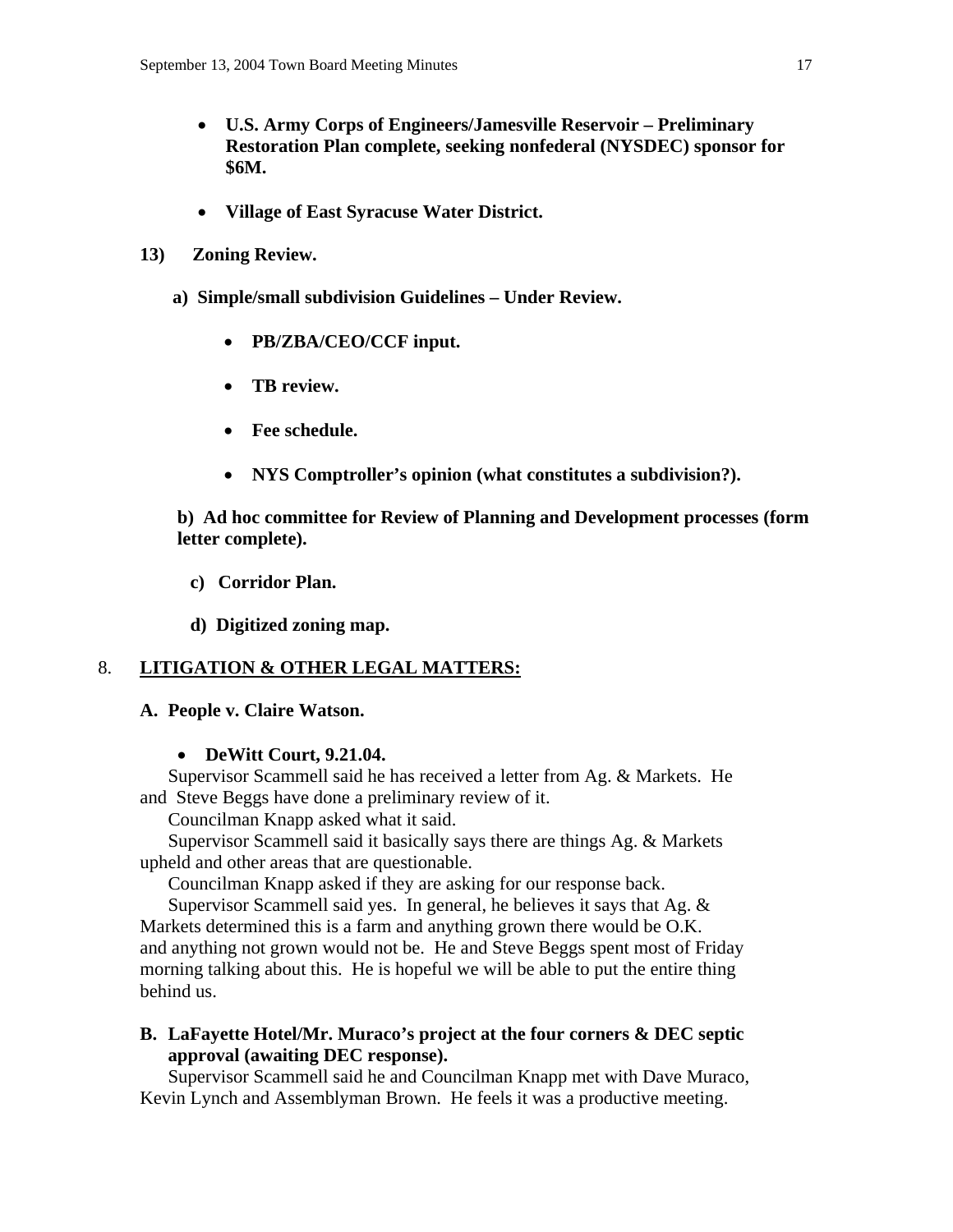The instructions that were given to Mr. Muraco had to be followed explicitly and he is not sure that they were which means it may be stalled out.

# **C. PILOT agreement w. Festival Gardens. Complete.**

Kevin Gilligan submitted the proposed amendment that he will be sending Carlyle Smith.

 Councilman McConnell noted the key phrase in # 5…"…should either of the annual payments be late, then at the sole option of the Town and in addition to any other potential remedies available to the Town, the percentage of gross rentals provided for in schedule "A", as amended herein, shall revert to 15% for the balance of this extended term without further notice to the owner."

 Supervisor Scammell believes the owner would prefer this rather than having it automatically revert back.

 Kevin Gilligan would recommend authorizing the supervisor to sign this tonight and he will send it over to Carlyle Smith for his review.

# **Councilmen Knapp moved and McConnell seconded the motion to authorize the Supervisor to sign the Amendment to Payment in Lieu of Taxes between the Town of LaFayette and LaFayette Housing Associates. Motion passed unanimously.**

#### **D. Private property tax exemptions (Section 459). Other local municipal laws.**

 Councilman Knapp asked Marshall Taylor if he had any idea how many people might qualify for this.

 Marshall Taylor said no. When he researched this it appeared there were only 3 of them in the county.

# **TOWN BOARD RESOLUTION TOWN OF LAFAYETTE**

#### **Local Law 3-2004**

 **Councilman Knapp introduced proposed Local Law No. 3-2004 regarding real property tax exemptions for physically disabled persons and made the following Resolution, which was seconded by Councilman McConnell:** 

**WHEREAS, New York State Real Property Tax Law allows local municipalities to adopt and permit certain real property tax exemptions for improvements to property that facilitate and accommodate its use by persons with a physical disability, and the Town Board of the Town of LaFayette desires to enact a local law in this regard.** 

**NOW, THEREFORE, it is** 

**RESOLVED, that the Town Board shall conduct a public hearing as to the enactment of proposed Local Law 3-2004 at the LaFayette Town Hall, 2577 Route 11, LaFayette, New York on September 27, 2004 at 6:30 p.m. or as soon thereafter as the matter can be heard, at which time all persons interested on the subject shall be heard.** 

**The question of the foregoing Resolution was duly put to a vote and, upon roll call, the vote was as follows:**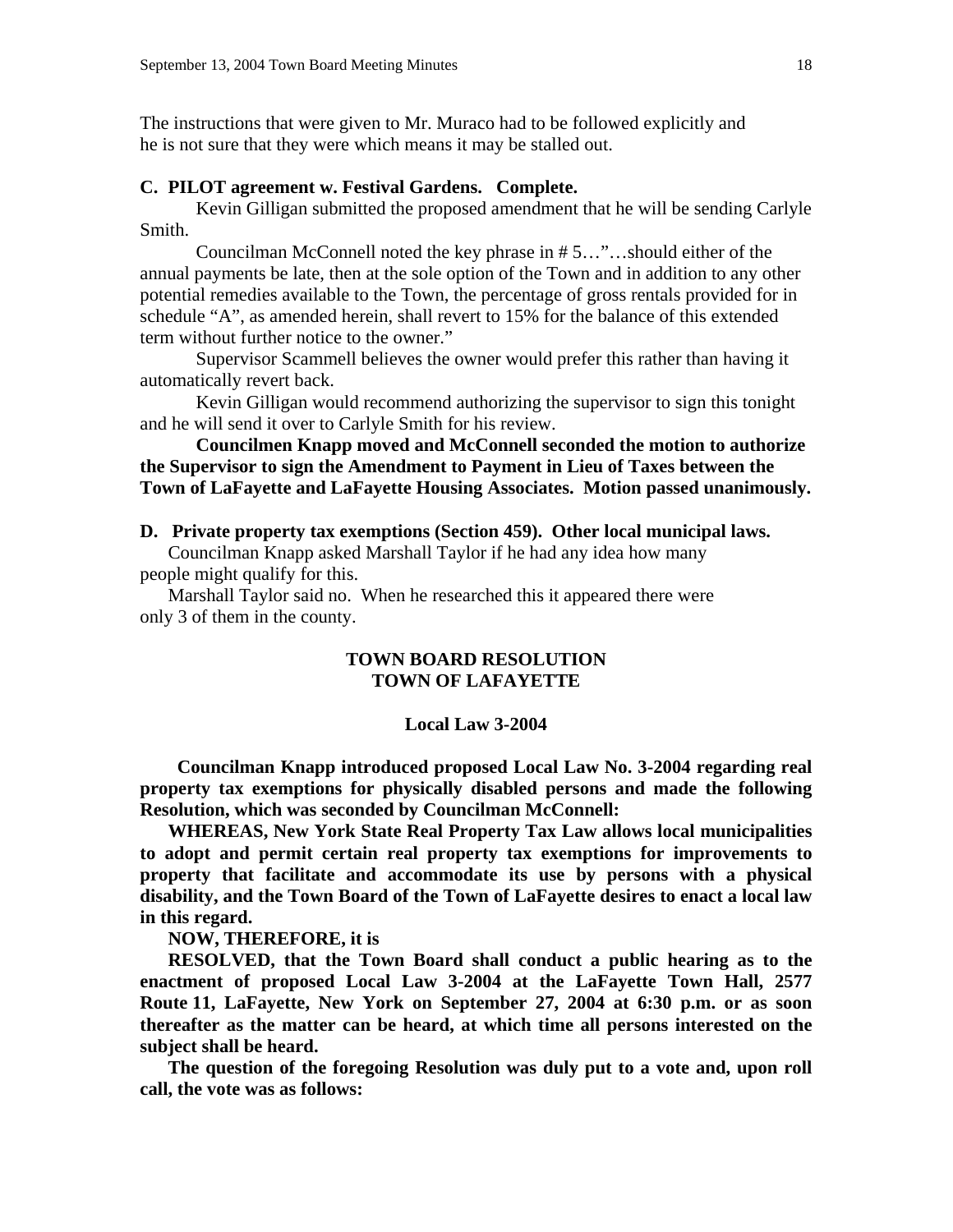| <b>Supervisor Scammell</b>  | Aye |
|-----------------------------|-----|
| <b>Councilwoman Smith</b>   | Aye |
| <b>Councilman Knapp</b>     | Aye |
| <b>Councilman Bailey</b>    | Aye |
| <b>Councilman McConnell</b> | Aye |
| Motion passed unanimously.  |     |

# **TOWN OF LAFAYETTE PROPOSED LOCAL LAW NO. 3-2004**

# **A Local Law Providing for a Real Property Tax Exemption in Accordance with New York State Real Property Tax Law § 459**

**Be it enacted by the Town Board of the Town of LaFayette, as follows:** 

# **Section 1. Purpose and Intent**

 **New York State Real Property Tax Law § 459 allows local municipalities to establish a category of tax exemption for improvements to residential real property that facilitate and accommodate the use and accessibility of the real property for persons who are physically disabled. The State Law sets forth specific parameters for persons to qualify for such an exemption, as well as directions to municipalities as to the application of the Law. The Town Board of the Town of LaFayette desires to enact a local law in accordance with the State Law permitting qualified residents to receive this tax exemption.** 

# **Section 2. Scope of the Exemption**

 **An improvement to any real property used solely for residential purposes as a one, two or three family residence shall be exempt from taxation as provided for in New York State Real Property Tax Law § 459 to the extent of any increase in value attributable to such improvement if such improvement is used for the purpose of facilitating and accommodating the use and accessibility of such real property by (a) a resident owner of the real property who is physically disabled, or (b) a member of the resident owner's household who is physically disabled, if such member resides in the real property.** 

# **Section 3. Prior Improvements**

 **Improvements constructed prior to the effective date of this local law shall be eligible for the real property tax exemption made available herein.** 

#### **Section 4. Qualification and Grant of Exemption**

 **No exemption shall be granted pursuant to this law unless an application for the exemption is submitted and approved in accordance with all requirements of**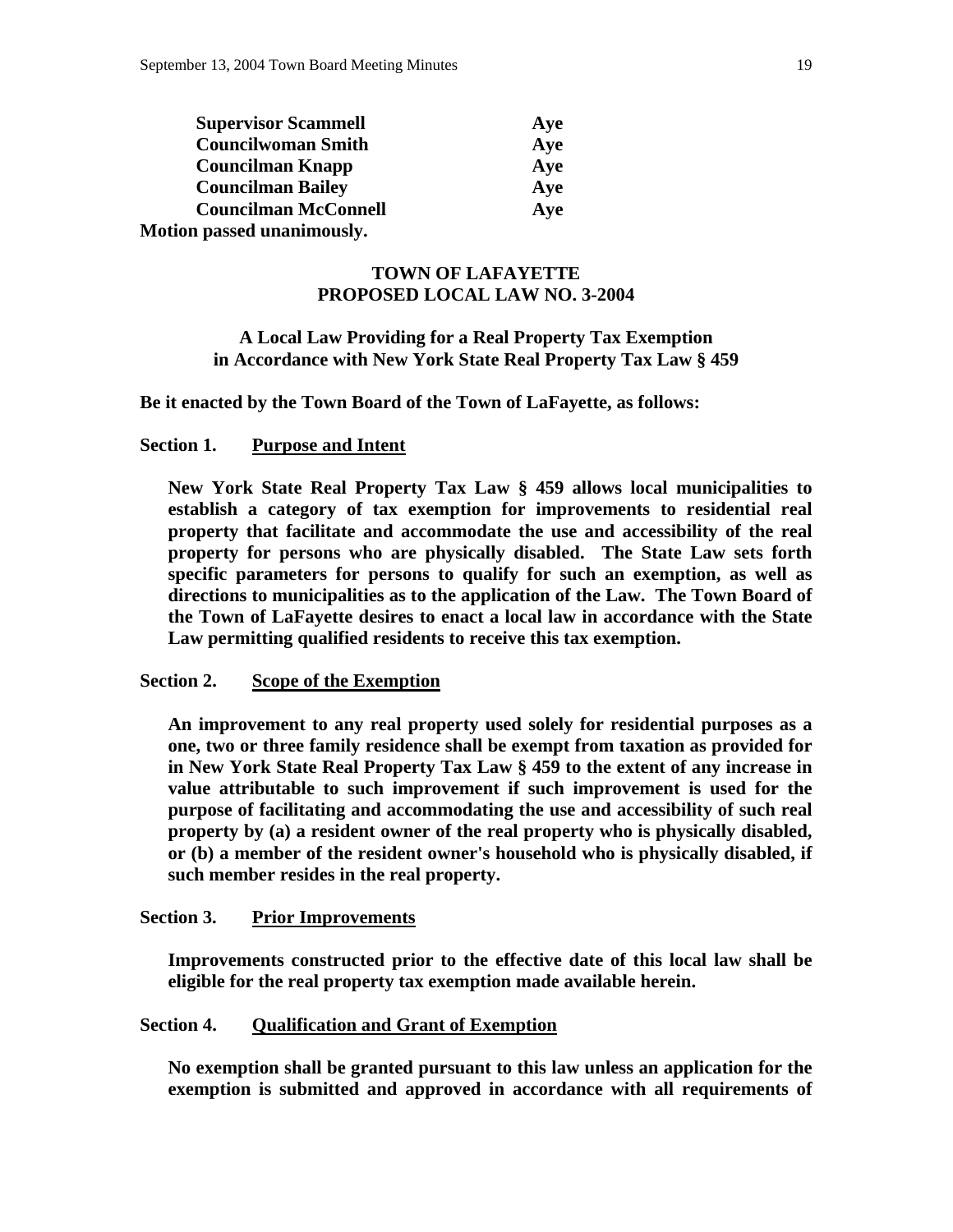# **New York State Real Property Tax Law § 459.**

# **Section 5. Effective Date**

# **This local law shall take effect upon its filing with the New York Secretary of State.**

Kevin Gilligan submitted the paperwork for Local Law 4-2004. He said this has to do with the new change we were made aware of that will take away some of the fine money from the town. This resolution is to schedule a public hearing for the local law to set the surcharge.

 Councilman Knapp said Mrs. Palmer did some numbers today on this. We are talking about approximately 550 total cases a year. This would roughly be 550 x \$10 which would be \$5,500. It looks like the first 5 months this year it came to \$15,000 which would come to \$3,000 a month or \$36,000 a year. We will be giving up \$36,000 and making about \$5,500. There's all kinds of efforts to repeal this thing. The legislature won't meet again until November which is when we have to have our budget set. There seems to be a lot of support to repeal this.

 Councilman McConnell asked what gives the town the right to charge a surcharge.

Kevin Gilligan said the statute that took the money away from us.

 Councilman Knapp said this local law would be for one year. He asked if the surcharge is totally hooked to this bill so if they repeal this portion of the NYS budget, would there be a problem.

 Kevin Gilligan said the Board might have to repeal this if the state repeals their decision. Anywhere there is a mandatory state surcharge the court can add the \$10 under this local law.

 Councilman Bailey said we will reap the benefit of the weigh-in station on Route 81.

Councilman Knapp said it might be a little more revenue to the town.

Marshall Taylor asked if the town gets some of the credit card money.

 Councilman Knapp said all we get from a credit card payment is that we have gotten a lot of back tickets off the dockets. We don't get anything until the state collects their money.

 Supervisor Scammell asked Kevin Gilligan if he had any idea how this will work out.

 Kevin Gilligan wasn't sure how genuine the intent of the representatives in Albany are to change this.

 Councilman Knapp said this is hitting the bigger towns with their own police force. It's not just LaFayette.

 Supervisor Scammell asked if Kevin Gilligan had other clients impacted by this.

 Kevin Gilligan said Geddes and Solvay are being impacted as well as Onondaga a little.

Supervisor Scammell asked if they are in a similar spot.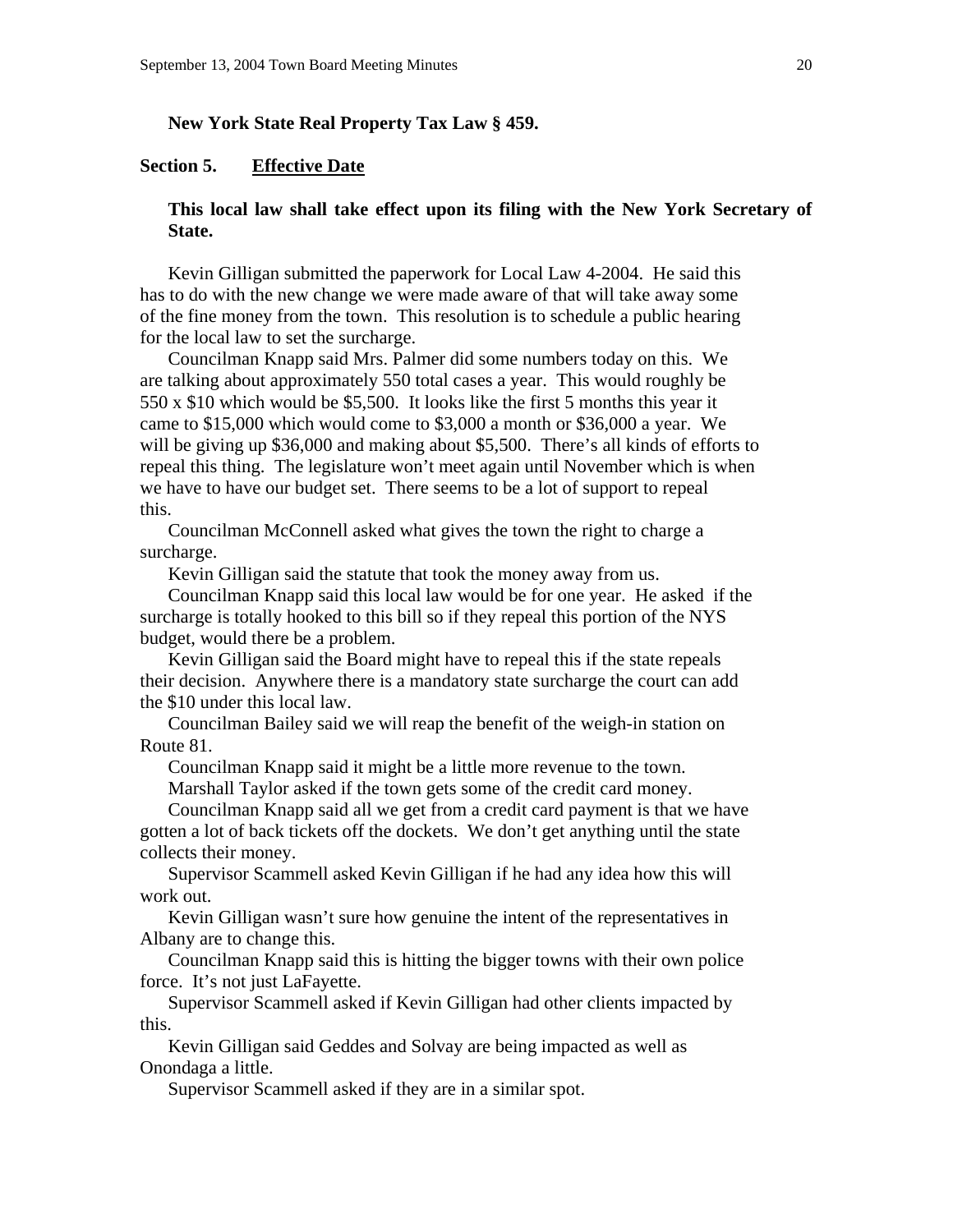Kevin Gilligan said they are concerned about it because of 690. They are concerned about the dollars. The village is concerned as they are in the middle of their budget cycle. Whatever the state takes away will be a short-fall for them.

# **TOWN BOARD RESOLUTION TOWN OF LAFAYETTE**

#### **Local Law 4-2004**

 **Councilman Knapp introduced proposed Local Law No. 4-2004 regarding imposing a surcharge pursuant to Vehicle and Traffic Law Section 1809-D and made the following Resolution, which was seconded by Councilwoman Smith:** 

**WHEREAS, no other agency has the legal authority or jurisdiction to approve or directly undertake the enactment of Local Laws in the Town of LaFayette, such that there are no other involved agencies within the meaning of the New York State Environmental Quality Review Act (SEQR) with respect to the proposed enactment of said Local Law, with the result that the Town Board shall act as lead agency in this matter.** 

**NOW, THEREFORE, it is** 

**RESOLVED AND DETERMINED, that there are no other involved agencies, the Town Board shall act as lead agency, and that the enactment of this proposed local law is a Type II action under SEQR, thus concluding the environmental review process; and it is further** 

**RESOLVED, that the Town Board shall conduct a public hearing as to the enactment of proposed Local Law 4-2004 at the LaFayette Town Hall, 2577 Route 11, LaFayette, New York on September 27, 2004, at 6:30 p.m. or as soon thereafter as the matter can be heard, at which time all persons interested on the subject shall be heard.** 

**The question of the foregoing Resolution was duly put to a vote and, upon roll call, the vote was as follows:** 

| <b>Supervisor Scammell</b>  | Aye |
|-----------------------------|-----|
| <b>Councilwoman Smith</b>   | Aye |
| <b>Councilman Knapp</b>     | Aye |
| <b>Councilman Bailey</b>    | Aye |
| <b>Councilman McConnell</b> | Aye |
|                             |     |

**Motion passed unanimously.** 

# **TOWN OF LAFAYETTE PROPOSED LOCAL LAW NO. 4-2004**

# **A Local Law Imposing a Surcharge Pursuant to Vehicle and Traffic Law Section 1809-D**

**Be it enacted by the town Board of the Town of LaFayette, as follows:**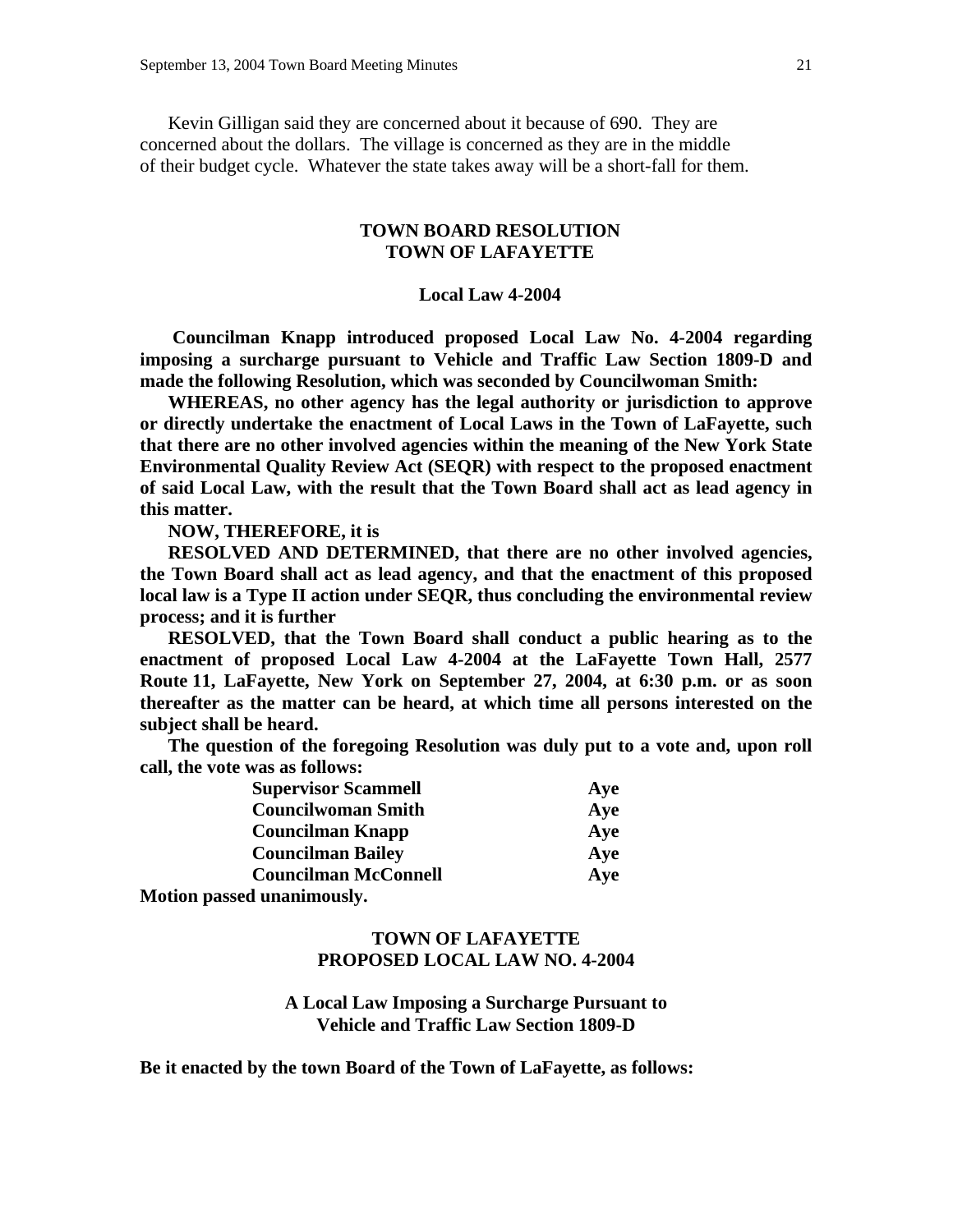## **Section 1. Purpose and Intent**

**The purpose of this local law is to impose a local surcharge on convictions rendered in the Town Justice Court pursuant to the enabling authority of section 1809-D of the Vehicle and Traffic Law, as added by Chapter 56 of the Laws of 2004.** 

## **Section 2. Local Surcharge for Traffic Violations**

 **For convictions rendered in the Town of LaFayette Justice Court for violations committed between the effective date of this local law and September 1, 2005, which convictions are subject to a mandatory surcharge imposed pursuant to 1809 of the Vehicle and Traffic Law, there shall be an additional surcharge of ten dollars (\$10.00) per violation.** 

#### **Section 3. Payment to Clerk of Court: Disposition of Surcharge**

 **The surcharge authorized by subdivision one of this section shall be paid to the clerk of the court that rendered the conviction. Within the first ten days of the month next succeeding the collection of such surcharge, the court shall pay the surcharge upon application to the chief fiscal officer of the town which imposed such surcharge. Such chief fiscal officer shall require such proof as is necessary in order to determine whether a refund is required by law.** 

#### **Section 4. Refunds**

 **Any person who has paid a surcharge authorized by this section which is ultimately determined not to be required by this section shall be entitled to a refund of such surcharge upon application to the chief fiscal officer of the town which imposed such surcharge. Such chief fiscal officer shall require such proof as is necessary in order to determine whether a refund is required by law.** 

#### **Section 5. Effective Date.**

 **This local law shall take effect upon its filing with the New York Secretary of State.** 

#### **9. UNFINISHED BUSINESS & ACTIVE PROJECTS.**

- **A. Time-Warner Cable TV franchise renewal.**
- **Franchise expansions 3 miles in the last 12-18 months.**
- **B. Speed limit reduction requests.**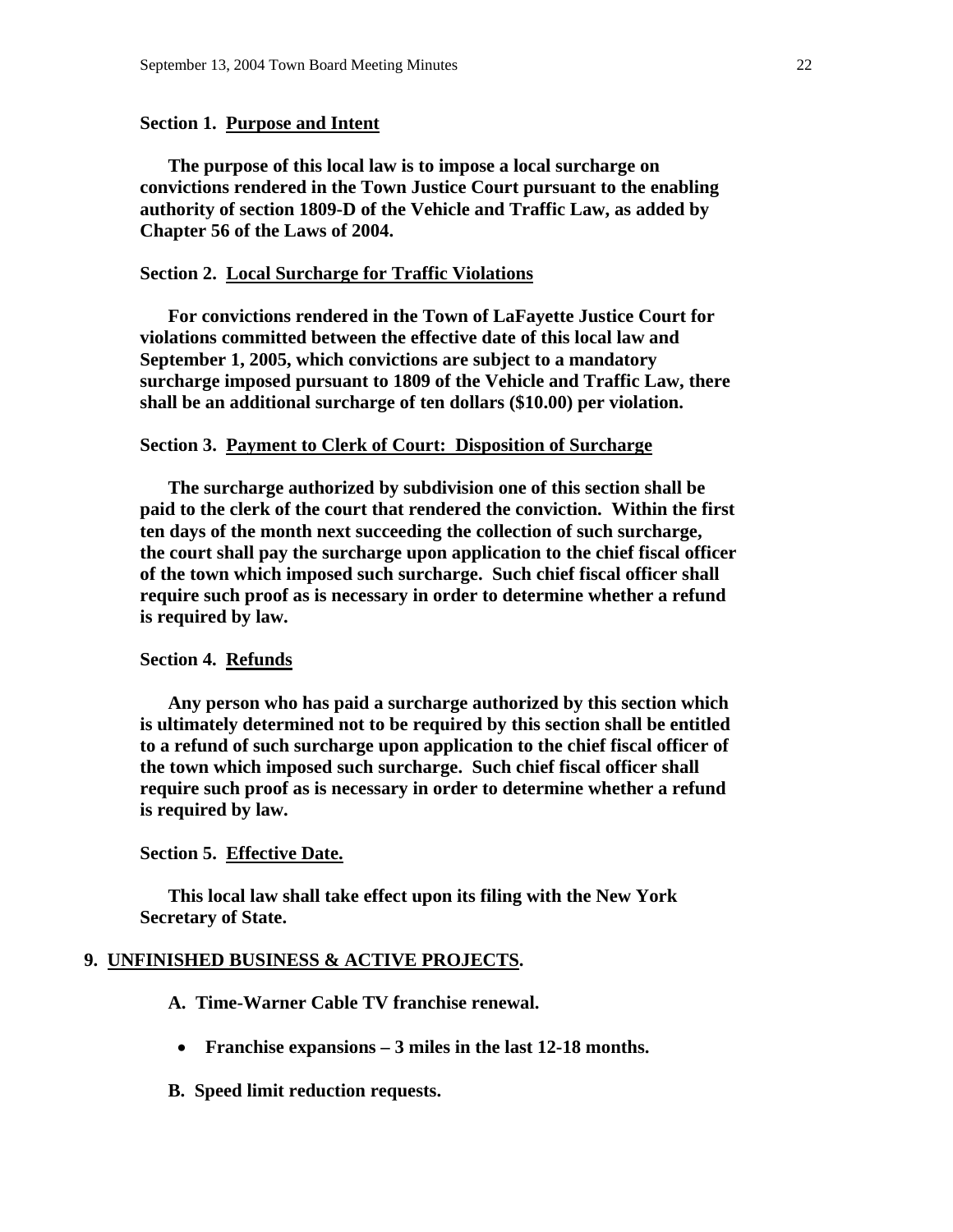• **Route 91 appeal (awaiting NYSP study requested by Sen. John De Francisco).** 

#### **C. Cram Communications, WVOA-AM towers.**

- **Engineering study performed by Cram to be reviewed by independent consultant, pertaining to impact on Groth Road Communications Tower.**
- **5.6.04 letter: AM Tower Project.**

#### • **Detuning costs responsibility.**

 Councilman Knapp asked if they have been back before the Planning Board. Kevin Gilligan said the last he heard is they are looking for someone to review the detuning information.

#### **D. Zone change request for Route 20 & Tully Valley Extension (referred to PB).**

This was left that the owner must make the application or authorize Mrs. Mueller to act on his behalf.

#### **E. ZBA request for mobile home inventory, including status.**

Supervisor Scammell will work on updating the old list we have. There are some mobile homes that have been built around and appear to be houses now.

 Councilman Knapp said his only concern with the whole thing is how deeply we go through with this.

 Supervisor Scammell said he is only planning on updating the list. It may end up being a project too difficult to complete. The way the old lists were written, there isn't even addresses for some of the mobile homes. He is assuming there are some that are gone from the old list.

## **F. Other.**

## **10. NEW BUSINESS.**

#### **A. Councilor McConnell: Strategic Plan survey proposal.**

 Councilman McConnell asked if the Board had any questions or comments on the material he submitted to them at the last meeting.

There were none.

#### **B. Public Assembly Permit for Apple Festival.**

 Councilman Knapp said there are no changes except for the date and the updated insurance certificate. He said Rural Metro, the State Police, the local fire department and the Onondaga County Sheriff's Dept. have all been notified.

Supervisor Scammell asked if there are any new events this year.

 Councilman Knapp said there are a couple of things. A gentleman will be there to do a presentation on the Mars Rover. There will be trolley wagons pulled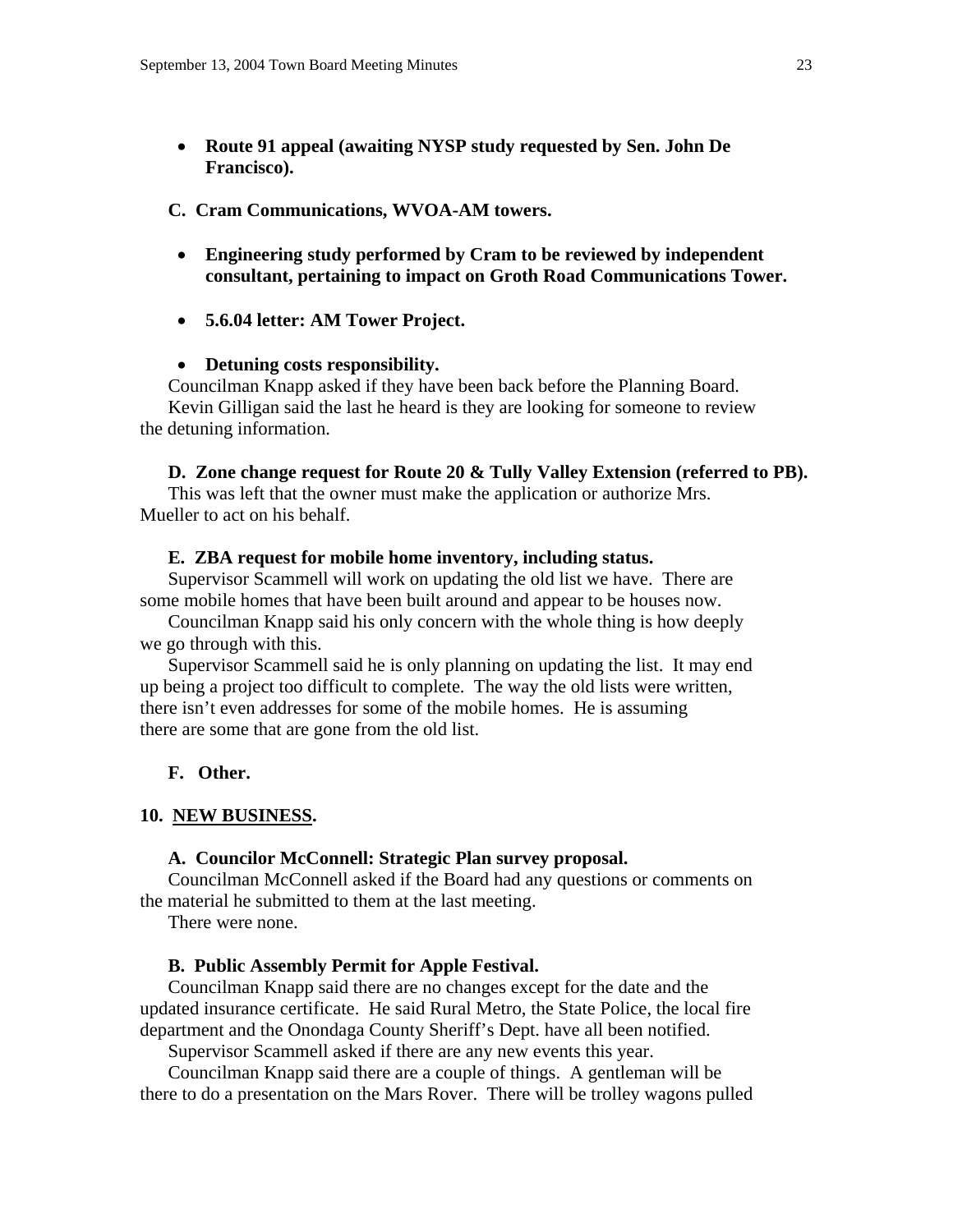around by tractors. They will mainly go from the parking lot to the main grounds. There has been a new waterline put in to the grounds. This will supply the food court and all the buildings. This should be a big improvement for the food vendors. They laid the waterline all the way to the Pop Warner concession building.

Supervisor Scammell asked what the water quality is like.

Councilman Knapp said it's very good. It comes from a spring.

 Leon Cook said it comes from a spring up behind Babcock's old restaurant. There were several springs but now there is just the one. It's a pretty good producer.

Supervisor Scammell said there are several springs along the hillside.

 Leon Cook said he has to put blacktop down at the Highway Dept. before it gets too much colder.

Councilman Knapp asked if this would be the whole parking lot.

 Leon Cook said yes. He thinks he has to do the salt shed too. He checked with Tom Chartrand and he said there's enough money in the budget to do it.

Councilman McConnell asked what the estimate to do this is.

 Leon Cook said about \$4,200. That is the cost of materials. Blacktop is \$30.25 a ton. It was down to \$22 last year.

 Councilman McConnell asked if they purchase the material, would the Highway Dept. put it down?

Leon Cook said yes.

Councilman McConnell asked when he needs the go ahead for this.

 Leon Cook said he's hoping to do it in a couple of weeks when he gets most of the other work done. He is just letting the Board know what he is planning on doing.

**Councilwoman Smith moved and Councilman Bailey seconded the motion to grant the Public Assembly Permit for the LaFayette Apple Festival and to waive the fee. Voting was as follows:** 

| Supervisor Scammen          | Ave            |
|-----------------------------|----------------|
| <b>Councilwoman Smith</b>   | Aye            |
| <b>Councilman Knapp</b>     | <b>Abstain</b> |
| <b>Councilman Bailey</b>    | Aye            |
| <b>Councilman McConnell</b> | Aye            |
| <b>Motion carried.</b>      |                |

**Supervisor Scannell** Aye

## **C. Other.**

 Supervisor Scammell said they are looking to expand the building next to the LaFayette Commons Office Building. The question that was put to him was whether the town would be acceptable to a variance that would mean they would come closer to the property line expanding towards the town offices than the Zoning Ordinance allows. The property line is about in the middle of the driveway. They believe the expansion could encroach on the 25' set-back requirement.

Councilman Knapp said he would like to see a stake in the ground to just see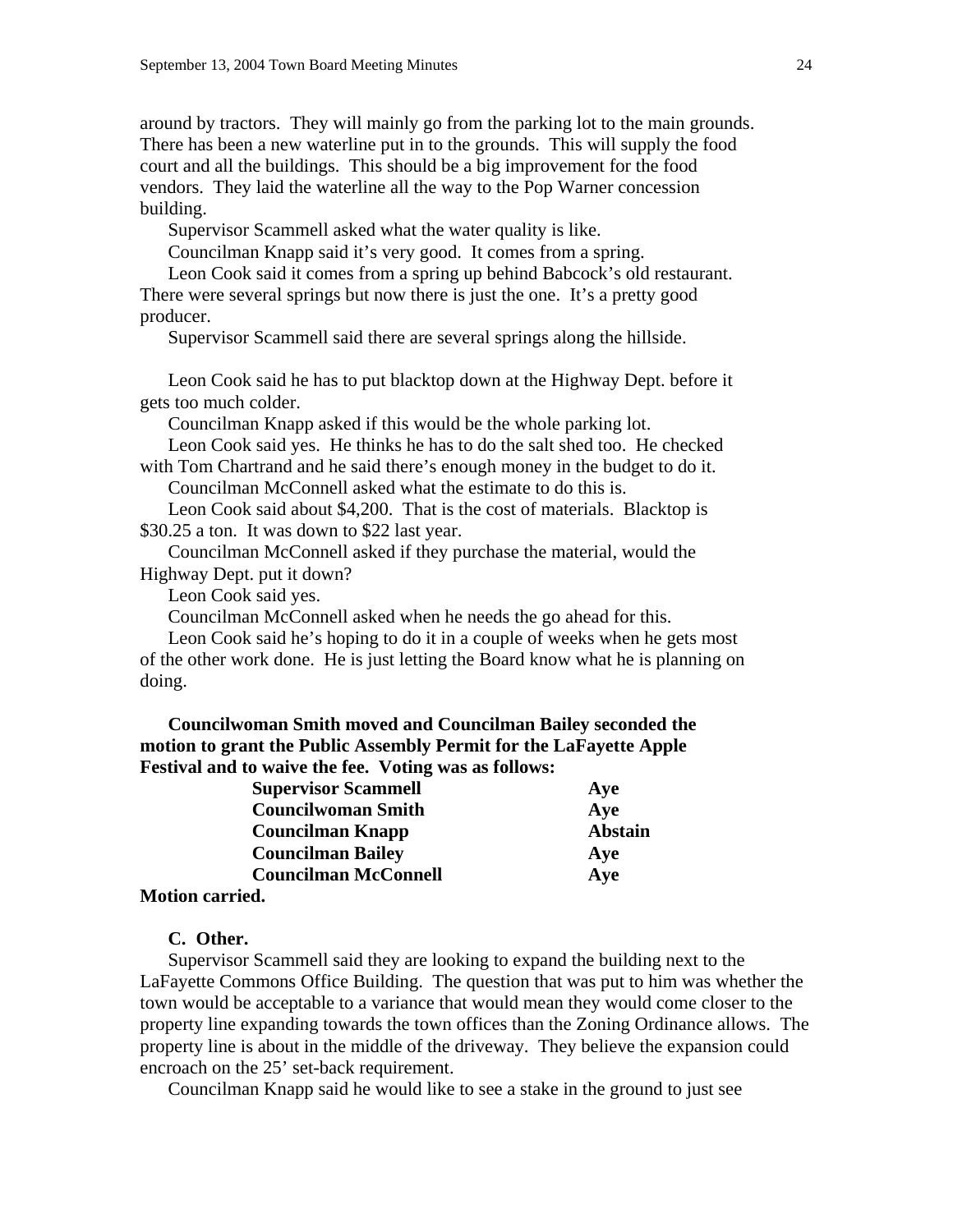what they are talking about.

Councilwoman Smith had to leave at 10:10 p.m.

 Supervisor Scammell said he received a request from Kim Amidon to attend an educational conference at Saratoga Springs. She isn't sure of the exact amount. She is requesting an advance of \$800.

 Councilman Knapp said they usually put some training money in their budget. **Councilmen Knapp moved and Bailey seconded the motion to grant the advancement of \$800 for Kim Amidon to attend an educational conference in Saratoga Springs as long as it is in their budget. Motion passed unanimously.** 

Supervisor Scammell read a letter from Mr. Hayward of the Association of Towns.

**Councilmen Knapp moved and McConnell seconded the following resolution:** 

**RESOLUTION SUPPORTING RESTORATION OF TRAFFIC FINE REVENUE** 

 **WHEREAS, Vehicle and Traffic Law 1803 governs the disposition of fines and penalties collected in connection with convictions pursuant to the Vehicle and Traffic Law; and** 

 **WHEREAS, Chapter 56 of the Laws of 2004, effective August 20, 2004, changed the distribution of the fines taking them away from municipalities and placing them in the State Treasury; and** 

 **WHEREAS, this change in the fine and penalties distribution formula will result in a loss of local taxpayers of more than \$20 million in fine monies – monies which have historically been used to fund justice court operations; and** 

 **WHEREAS, the Town of LaFayette will likely lose \$40,000 in anticipated fine revenues; and** 

 **WHEREAS, this State Budget provision with its immediate effective date will result in significant 2004 deficits and will negatively impact town property tax rates for 2005;** 

#### **NOW, THEREFORE BE IT**

 **RESOLVED, that the Town of LaFayette calls for the restoration of the original fine distribution formula in order to provide towns with necessary revenues to fund justice court operation;**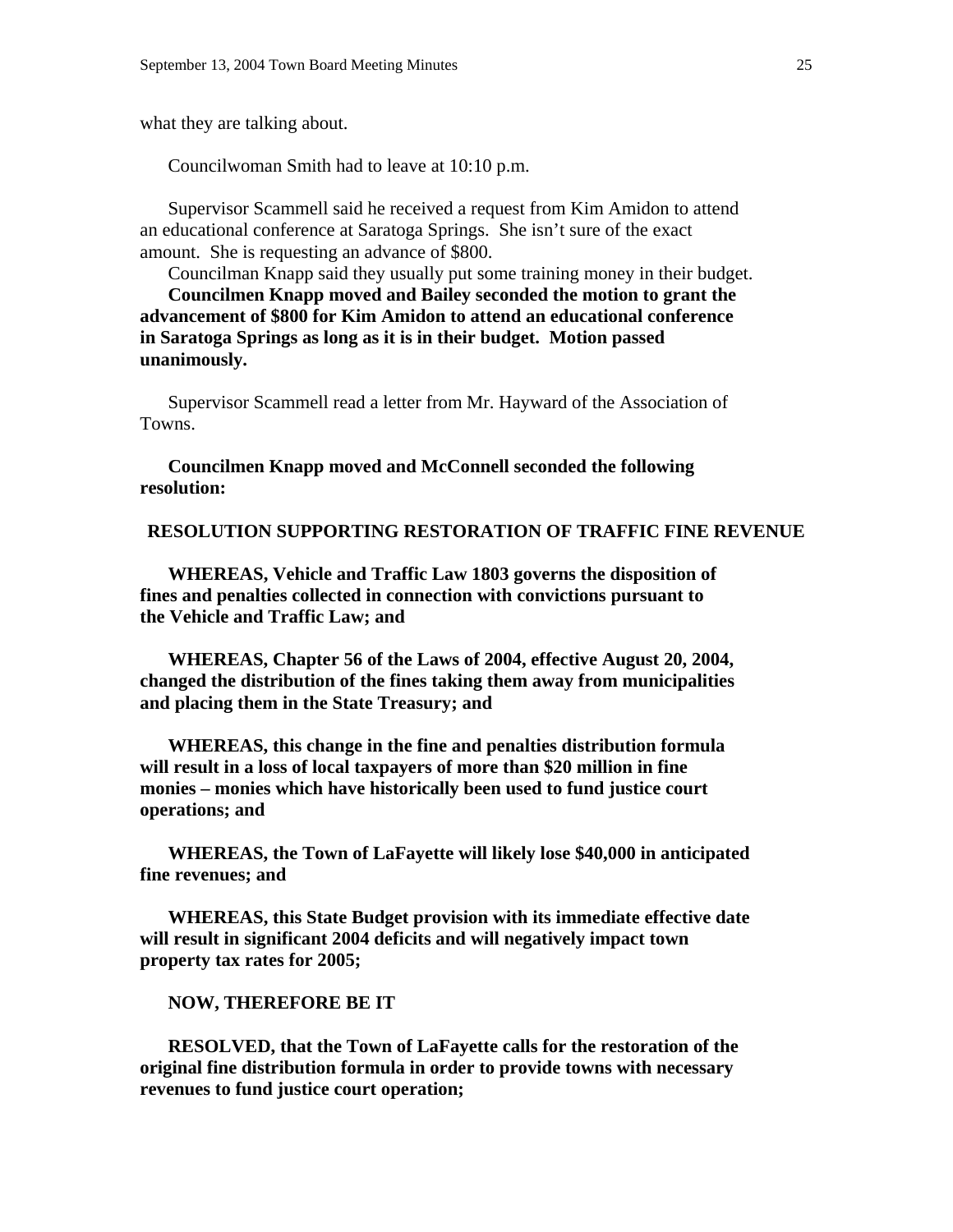#### **AND BE IT FURTHER**

 **RESOLVED, that the Town of LaFayette urges the passage of legislation introduced by Senator Bonacie (S.7757) and Assemblyman Cahill which amends the Vehicle and Traffic Law to restore this source of revenue to local governments;** 

# **AND BE IT FURTHER**

 **RESOLVED, that a copy of this resolution be sent to the Governor George E. Pataki; Joseph L. Bruno, majority Leader of the Senate; Sheldon Silver, Speaker of the Assembly; Senator Elizabeth Little, Chair of the Local Government Committee; Assemblyman Robert Sweeney, Chair of the Local Government Committee; Senator Owen Johnson, Chair of the Finance Committee; Assemblyman Herman D. Farrell, Jr., Chair of the Ways and Means Committee; Senator John A. DeFrancisco, Chair Of the Judiciary Committee; and Assemblywoman Helene E. Weinstein, Chair of the Judiciary Committee.** 

- **11. There were no suggestions for improvement & positive contributions.**
- **12. Councilmen Knapp moved and McConnell seconded the motion to audit and pay the following bills:**

| <b>GENERAL FUND</b>     | #1824 to 1852 |
|-------------------------|---------------|
| <b>HIGHWAY FUND</b>     | #1853 to 1864 |
| <b>SPECIAL DISTRICT</b> | #1865 to 1866 |

 **Motion passed unanimously.** 

- **13. Executive session (as needed).**  Held earlier in the Meeting.
- **14. Councilmen Knapp moved and McConnell seconded the motion to adjourn. Motion passed unanimously.**

 **The Regular Town Board Meeting adjourned at 10:19 p.m.** 

**Respectfully submitted,** 

**Mary Jo Kelly**